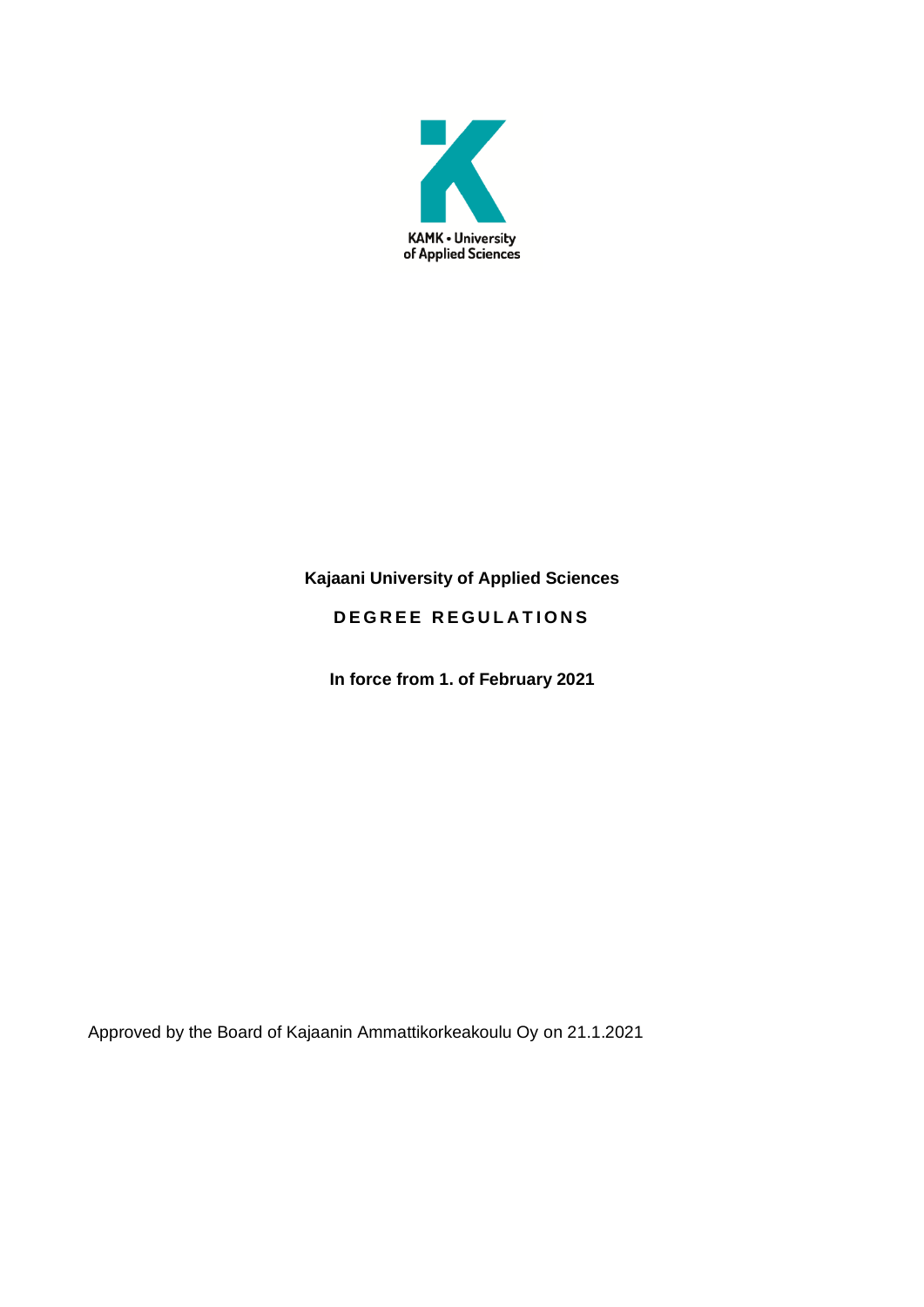### **DEGREE REGULATIONS OF KAJAANI UNIVERSITY OF APPLIED SCIENCES**

The degree regulations of Kajaani University of Applied Sciences are based on the University of Applied Sciences Act (L932/2014) and the Government Decree on Universities of Applied Sciences (A1129/2014) as amended.

The Degree Regulations are updated if necessary. More detailed information and instructions concerning annual procedures are available in the Finnish and English version of the KAMK intra student instructions.

The Board of Kajaani University of Applied Sciences approved and accepted these degree regulations on 21 January 2021. They shall remain in force until further notice as of 1 Feburary 2021, supplanting all previously published degree regulations of Kajaani University of Applied Sciences. Rules concerning revoking the right to study within the field of social and healthcare only apply to students selected to study in this field after 1.1.2012.

#### **Content**

| 17 § Revoking and restoring the right to study in the Field of Social and Healthcare and Sports 11 |
|----------------------------------------------------------------------------------------------------|
|                                                                                                    |
|                                                                                                    |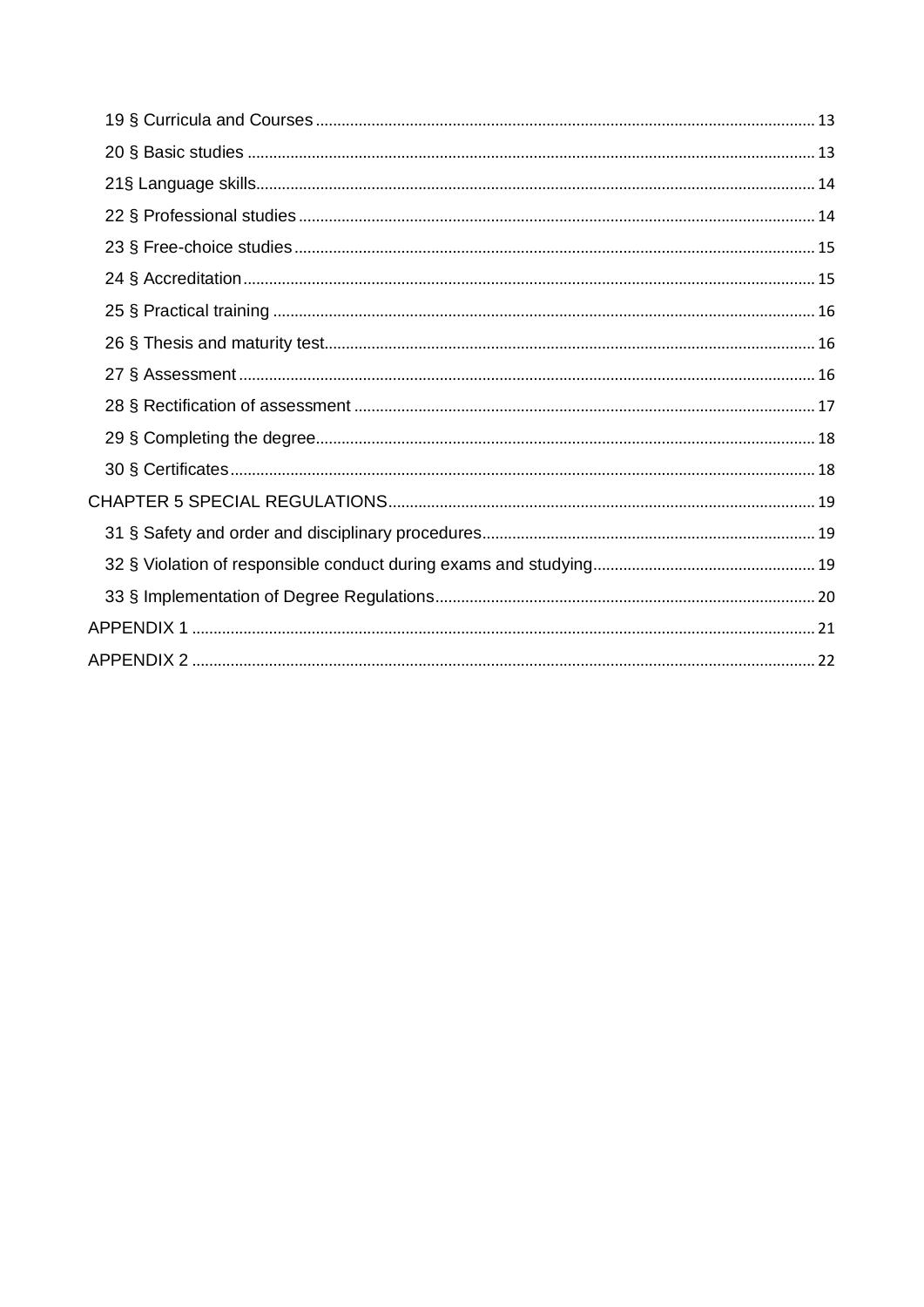### <span id="page-3-0"></span>**CHAPTER 1 EDUCATION**

### <span id="page-3-1"></span>**1 § Educational duty**

The duty of the University of Applied Sciences is to offer higher education based on the demands and development of working life, research, and creative and educational principles that will lead to practical and theoretical professional expertise, support individual professional growth, and engage in such applied research, development and creative activities that are of service to university of applied sciences education and training, the needs of working life and regional development, taking the commercial, industrial and livelihood structure of the region into account. It is the duty of Universities of Applied Sciences to advance continuous learning. (section 4 of L932/2014, section 4 of L1368/2018).

The fields of education at Kajaani University of Applied Sciences are Trade and Administration, Service Industries, Technology Industries, Health and Wellbeing, and Data Processing and ICT.

At Kajaani University of Applied Sciences, it is possible to complete University of Applied Sciences Bachelor's degrees and University of Applied Sciences Master's degrees. The degree title shall be determined according to the field of study that is responsible for the degree and educational sector (section 11 of L932/2014). Kajaani University of Applied Sciences shall award the Bachelor's and Master's degrees of a university of applied sciences referred to in its operating license in accordance with its educational responsibilities (Annexes 1 and 2).

The language of instruction is Finnish. The language of instruction is English in the degrees that are taught in English.

### <span id="page-3-2"></span>**2 § University of applied sciences qualifications and degrees**

Studies leading to a degree qualification are arranged as Degrees. The Degrees consist of study modules planned and organised by the University of Applied Sciences. The degrees focus on specific areas in working life requiring professional expertise and development. Some of the degrees may be taught via cooperation agreements between higher education establishments.

Studies leading to a University of Applied Sciences Bachelor's degree are worth 210 - 240 credits.

Studies leading to a University of Applied Sciences Bachelor's degree include basic studies and professional studies, free-choice studies, practical training promoting professional expertise and a thesis. (section 2 of A1129/2014)

Education leading to a university of applied sciences Bachelor's degree and the degrees and titles of the qualifications are listed in Appendix 1.

### <span id="page-3-3"></span>**3 § Higher university of applied sciences qualifications and degrees**

The purpose of studies leading to a Master's degree based on the requirements of a University of Applied Sciences qualification and developing working life is to provide the student with a sufficient knowledge and skills base to participate in developmental work and other tasks requiring expertise in a particular field.

University of Applied Sciences post-graduate/second-cycle degrees (Master's level) include major professional studies, free-choice studies, and a thesis. (section 2 of A1129/2014)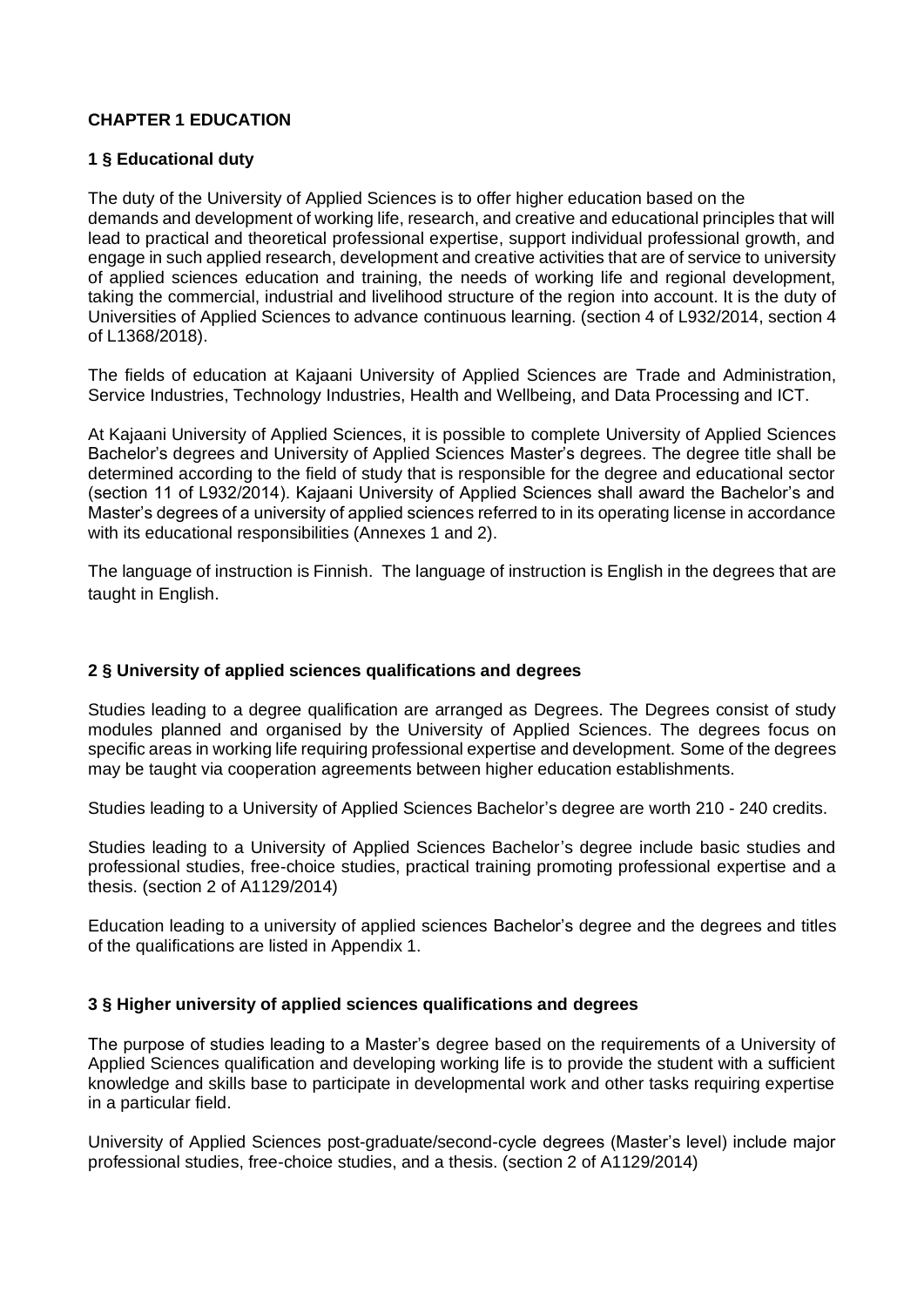In order to be eligible to study for a university of applied sciences Master's degree, the student will have completed an applicable university of applied sciences Bachelor's degree or other suitable university degree or will be seen by the university of applied sciences to possess sufficient knowledge and skills to complete the studies. Studies leading to a University of Applied Sciences Master's degree are designed for applicants who have completed a relevant Bachelor's degree and have at least two years of work experience in the relevant field. A relevant field of study is the field in which the Master's degree is to be completed and in which the Bachelor's degree was completed. The required work experience must have fully accrued by the beginning of the term when the studies start. Work experience can be completed either after completing a university degree or after completing a secondary college or professional higher education qualification. (section 25 of L932/2014, as amended by L1368/2018).

University of Applied Sciences Master's degrees are awarded for 60 - 90 credits.

Education leading to a University of Applied Sciences Master's degree, the degrees and titles of the qualifications are listed in Appendix 2.

### <span id="page-4-0"></span>**4 § Double and joint degrees**

Kajaani University of Applied Sciences has several joint and double degree agreements with selected partners in cooperation.

In accordance with such joint and double degree agreements, Kajaani University of Applied Sciences can award Bachelor of Business Administration qualifications or Bachelor of Hospitality Management or Bachelor of Sports Studies qualifications to students of partner universities. Likewise, business and tourism undergraduates from Kajaani University of Applied Sciences can complete a double degree in the partner universities in accordance with international bilateral agreements.

### <span id="page-4-1"></span>**5 § Open University of Applied Sciences studies and other education**

In addition to education leading to a university of applied sciences degree, Kajaani University of Applied Sciences arranges open university of applied sciences teaching, other continuing and supplementary education, and research, development, and specialist services.

Within Open University of Applied Sciences studies students can study on courses of education from degrees leading to university of applied sciences Bachelor's and Master's degrees, for which they been accorded the right to study specific content within a specific time. It is not possible to complete a whole degree within open studies. Students can complete an internship/practical training while studying within the Open University of Applied Sciences. There may be certain field-specific restrictions that apply to open university of applied sciences students wanting to complete their internship/practical training in the fields of social and healthcare and sports and leisure management, which must be verified before the practical training period begins. It is also possible that such restrictions could apply to open university of applied sciences students who wish to complete their internships/practical training abroad. When pursuing a university of applied sciences Bachelor's or Master's degree, a student may commence work on the thesis in studies at an open university of applied sciences and separately seek admission to a degree within open university of applied sciences studies.

The university of applied sciences can engage in exporting education in the form of modules of a degree or whole degrees. In the case of education services by order, the client pays for the education service and defines to whom such education is to be supplied. It must be noted that the applicants for commercially produced education services must fulfil admission requirements.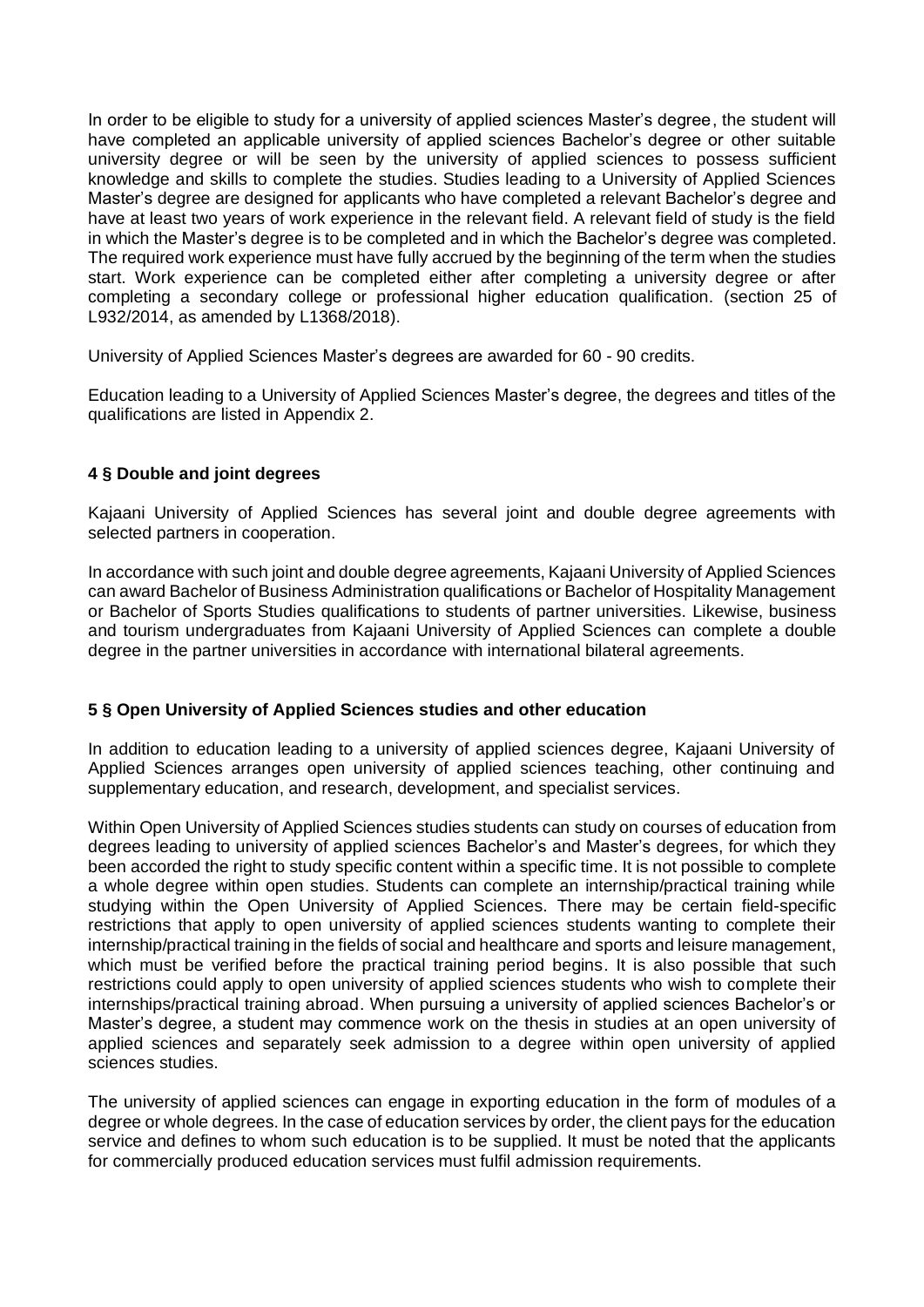### <span id="page-5-0"></span>**6 § Specialised studies**

The purpose of specialised studies is to promote professional development and to increase expertise in a specific field. Specialised studies are aimed at higher education graduates or those with an equivalent qualification or level of competence.

It is intended that university of applied sciences specialised studies are completed after graduation, being forms of training aimed at employees who wish to advance their professional development and expertise in a specific field, and which are intended to produce competence in fields of expertise for which education is not generally implemented within market based educational offerings.

The common objectives and minimum length of specialised studies are regulated by a Government Decree. Education organised by the university of applied sciences for business purposes in accordance with paragraph 3 of § 5 cannot be organised as specialised studies.

Only education, the principles of which have been agreed in cooperation between the universities of applied sciences, can be organised as specialised studies. Cooperation must be conducted with employment and business representatives during the agreement procedure. A Government Decree provides further detailed regulations for agreeing on specialised studies, the content of the agreement and how the studies should be organised.

A public list of specialised studies agreements is maintained. The public list and significant information therein are regulated by Government Decree. (section 11 a of L932/2014, as amended by L1173/2014)

### <span id="page-5-1"></span>**7 § Teaching planning, development, and assessment**

The planning, organisation and sustained development of Bachelor and Master degree specialised studies, Open Studies teaching and study modules are implemented in cooperation with working-life and the fields of education.

When developing Bachelor and Master degrees and specialised studies, cooperation between institutions of higher education and other institutions providing vocational training and both domestic and foreign research institutions and representatives of working life organisations takes place.

The level of teaching is assessed using feedback questionnaires, self-assessment and by participating in national and international assessments. Students are required to answer course feedback questionnaires and other questionnaires concerning teaching. The students select representatives from amongst themselves to participate in teaching development teams.

### <span id="page-5-2"></span>**CHAPTER 2 STUDENT ADMISSION**

### <span id="page-5-3"></span>**8 § Student selection**

Students can be admitted to the degrees, specialised studies, and Open Studies provided by the University of Applied Sciences.

The degree objectives for the competence areas are set out in the target agreement between Kajaani University of Applied Sciences and the Ministry of Education and Culture. The Board of Kajaani University of Applied Sciences decides how many students are selected to study at KAMK.

Regulations pertaining to the admission of students, entrance requirements and selection procedure are provided in the University of Applied Sciences Act (L932/2014), in the Government Decree on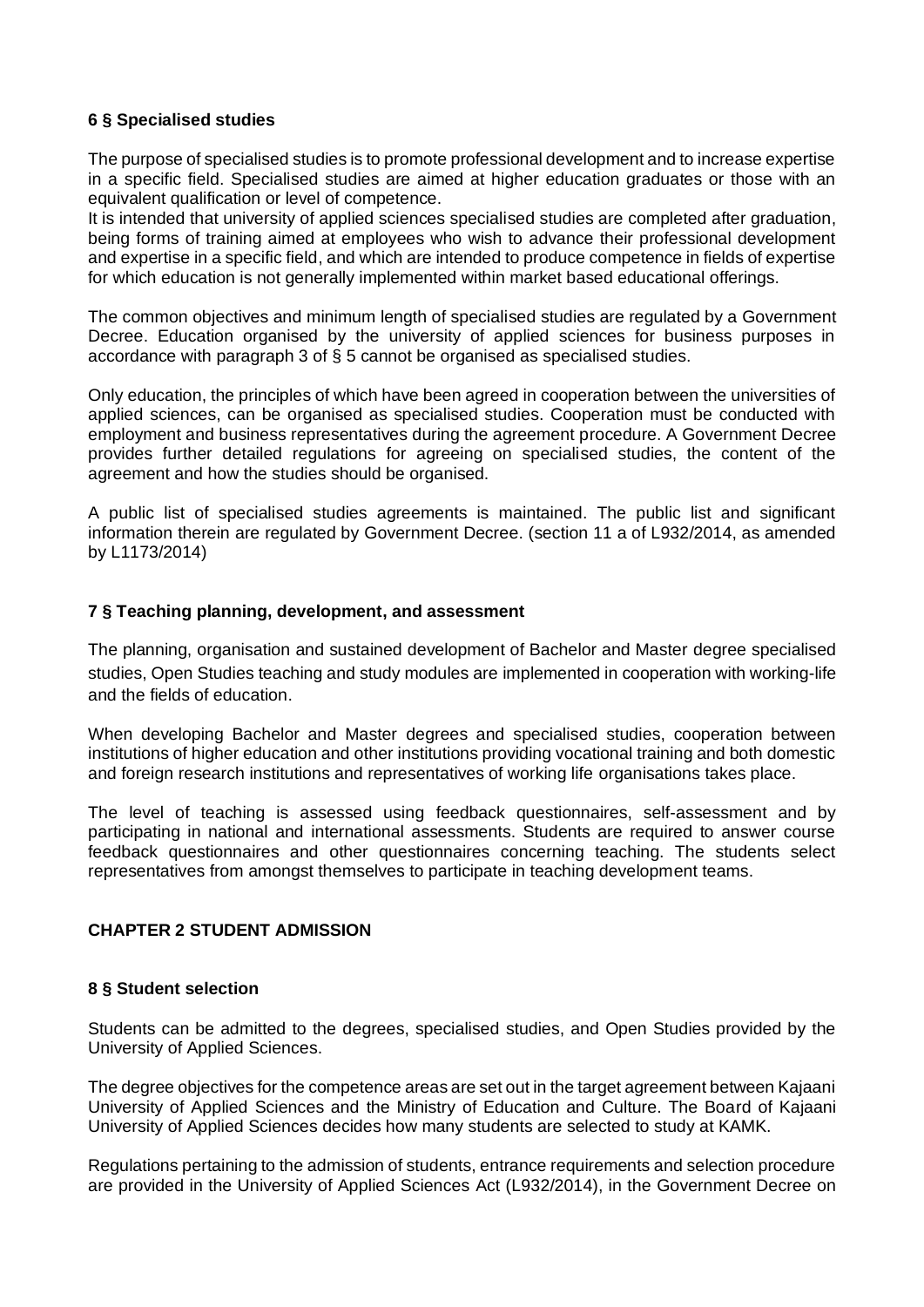Universities of Applied Sciences (A1129/2014), in the Act on the Student Selection Register and the Matriculation Examination Register (L1058/1998 as amended by L484/2013) and in the Decree on the University of Applied Sciences Joint Application System (A1191/1998).

The preparing and presenting party **in the joint application process** (degrees taught in English and Finnish as day studies, degrees taught as multiform learning, Master's degrees) is the Admissions Office. The Admissions Office operates in an official capacity.

Applicants who have completed 60 credits of studies in the Open University of Applied Sciences are entitled to apply separately for studies leading to a degree qualification. In this case application is continuous, i.e., potential students can apply at any time. The separate application process for university of applied sciences Master's degrees requires that an applicable bachelor's degree has been completed by the student, plus 2 years of work experience after graduation and, depending on the degree, 15 – 30 credits for inclusion in the Master's degree. These credits cannot include credits achieved through the accreditation of earlier studies. The separate application process takes place twice per year. The application is assessed by the teacher in charge of the degree or the senior lecturer. Based on the assessment, the Head of School decides whether the applicant will be admitted or not.

A student who has been admitted can only accept one study place in degree studies leading to a higher education qualification starting in the same academic term via the university of applied sciences' and university joint application system. The Admissions Office shall prepare and present a request for correction of admissions information concerning a study place. Decisions will be issued by the President-based on the applicant's written explanation.

Student admission is conditional until the University of Applied Sciences has verified school and work certificates. In the case of fee-paying students, those selected to study at KAMK must ensure that the tuition fee has been paid before unconditional admission. Open University fees are invoiced after the studies begin. If the applicant has provided false information that alters the outcome of the selection process or if the requested certificates are not submitted, admission will be denied. Decisions to revoke admission are taken by the President of the university of applied sciences or by a person authorized by the President to do so.

The selection of double degree and joint degree students is based on bilateral agreements with partner universities abroad. Open University of Applied Sciences studies are open to all. There is no foundation education requirement for completing open university of applied sciences courses leading to a university of applied sciences degree. The basic requirement for completing courses within Master's degree studies is a university of applied sciences Bachelor's degree or the equivalent.

Students are permitted to enrol directly for courses they wish to complete. In the selection of personal education path students, the university can interview applicants and implement a student selection process.

Students can be admitted for specialisation studies if they have completed an applicable higher education degree or the University of Applied Sciences considers that they have a sufficient amount of competence and knowledge to complete the studies. (section 25 of L932/2014, as amended by L1173/2014)

Applicants dissatisfied with the selection process can request the rectification of the decision in writing from the board of the University of Applied Sciences within 14 days of receiving notice of the decision. Those who wish to further amend the decision given as a result of the rectification procedure must make an appeal to the North Finland Administrative Court.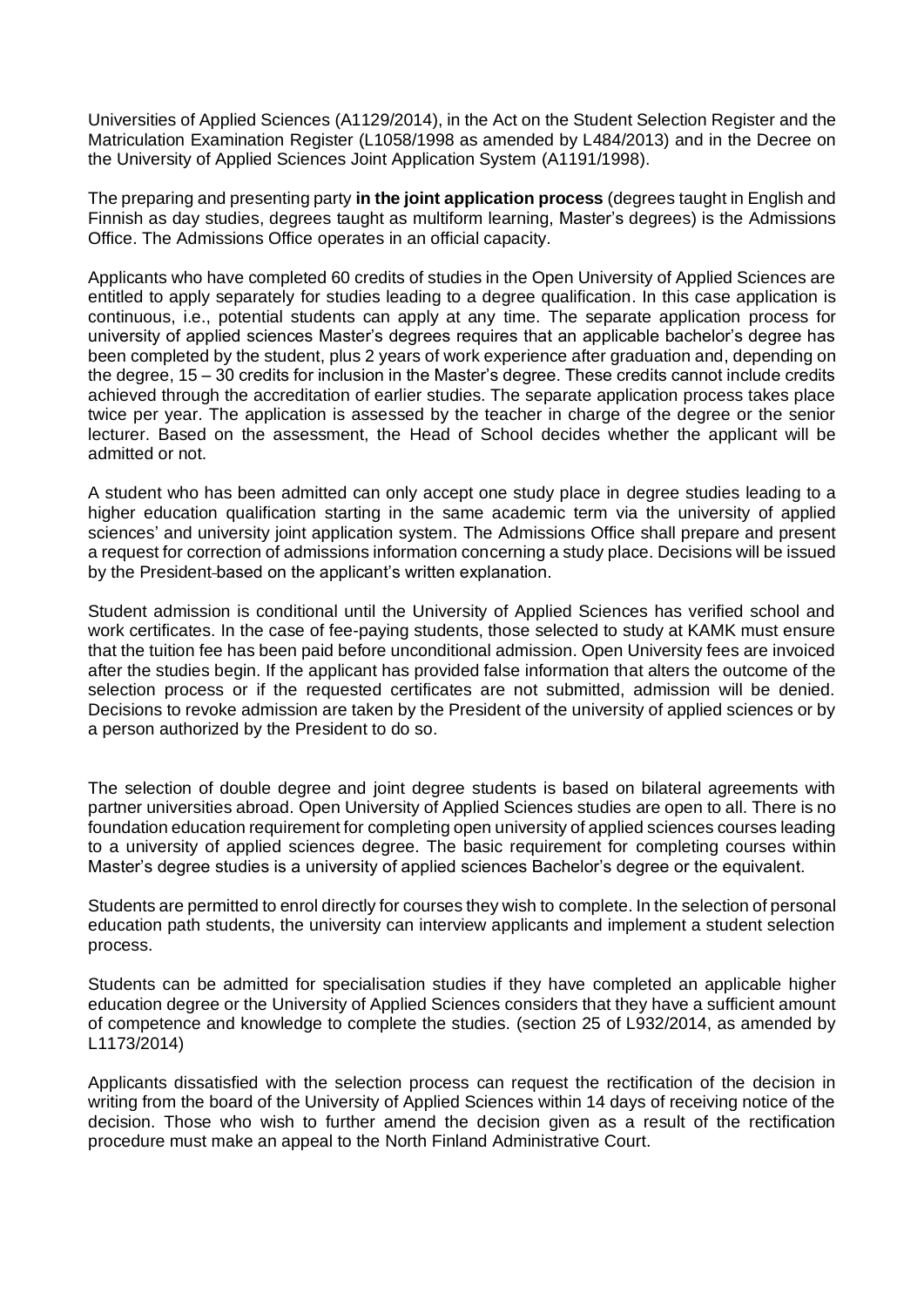### <span id="page-7-0"></span>**9 § Admission of transfer students**

#### Transferring from another university

Transfer students seeking to transfer the right to study to Kajaani University of Applied Sciences from another university may also be admitted to the university of applied sciences.

Transfer students are approved in a separate admissions process in compliance with university application schedules in the sudyinfo.fi service. Admission as a transfer student is based on an application and selection criteria in accordance with the guidelines for transfer students at Kajaani University of Applied Sciences. The eligibility of a transfer student is checked at applicant services before the field of expertise prepares the selection and makes the selection decision. Decisions regarding transfer student selections are made by the Head of School.

In order to be accepted and admitted as a transfer student, the transfer applicant is required to have been registered as attending a university of applied sciences for at least one academic year and that his or studies have progressed normally. Transfer is possible if previous studies can be accredited to the degree for which the student is applying, if the remaining study time is sufficient for the transfer applicant to complete his or her new degree, and if the teaching arrangements and resources in the desired competence area are such that new students can be admitted.

The study right of transfer students is based on the degree for which the student has been granted the right to study by transfer. The study right time of transfer students starts from when the study place on the degree prior to transfer was accepted. When calculating the period of time covered by the right to study, the academic terms when the student registered as attending and non-attending are taken into account.

### <span id="page-7-1"></span>**10 § Transferring to another degree**

It is not permitted to transfer to another degree within the University of Applied Sciences during the same academic term the study place was accepted. If a student selected for admission to Kajaani University of Applied Sciences later wishes to transfer from one degree to another, the procedure is as follows:

#### Transferring to another degree within the same field of study (changing a degree programme):

A student is permitted transfer to another degree within the same field of study to study for the same qualification if the entrance exam selection criteria are identical. A change of degree programme arises when a student moves to another degree programme within the university without changing the target degree or degree title. A student may transfer from Finnish-language education to Englishlanguage education or vice-versa. A transfer may also be made between multiform learning and fulltime contact education or vice-versa. A demonstration of language competence is required for a transfer to foreign language education. The Head of School or a person authorised by the Head of School interviews the student requesting transfer, and if the intended transfer is well founded and there are no practical obstacles in terms of organising teaching, the student can then transfer to another degree. The student is provided with a personal education plan (HOPS). Otherwise, the student will need to reapply via the joint application procedure.

#### Transferring to another degree in another field of study (change of target degree or degree title):

If a student wishes to apply for a transfer to a degree in another field of study within Kajaani University of Applied Sciences, the process is the same as when transferring from another university of applied sciences. Transfer students are chosen in a separate selection process based on applications submitted to the study path service. A transfer to another degree programme is only possible within certain courses and will comply with established selection criteria. The main requirement is that the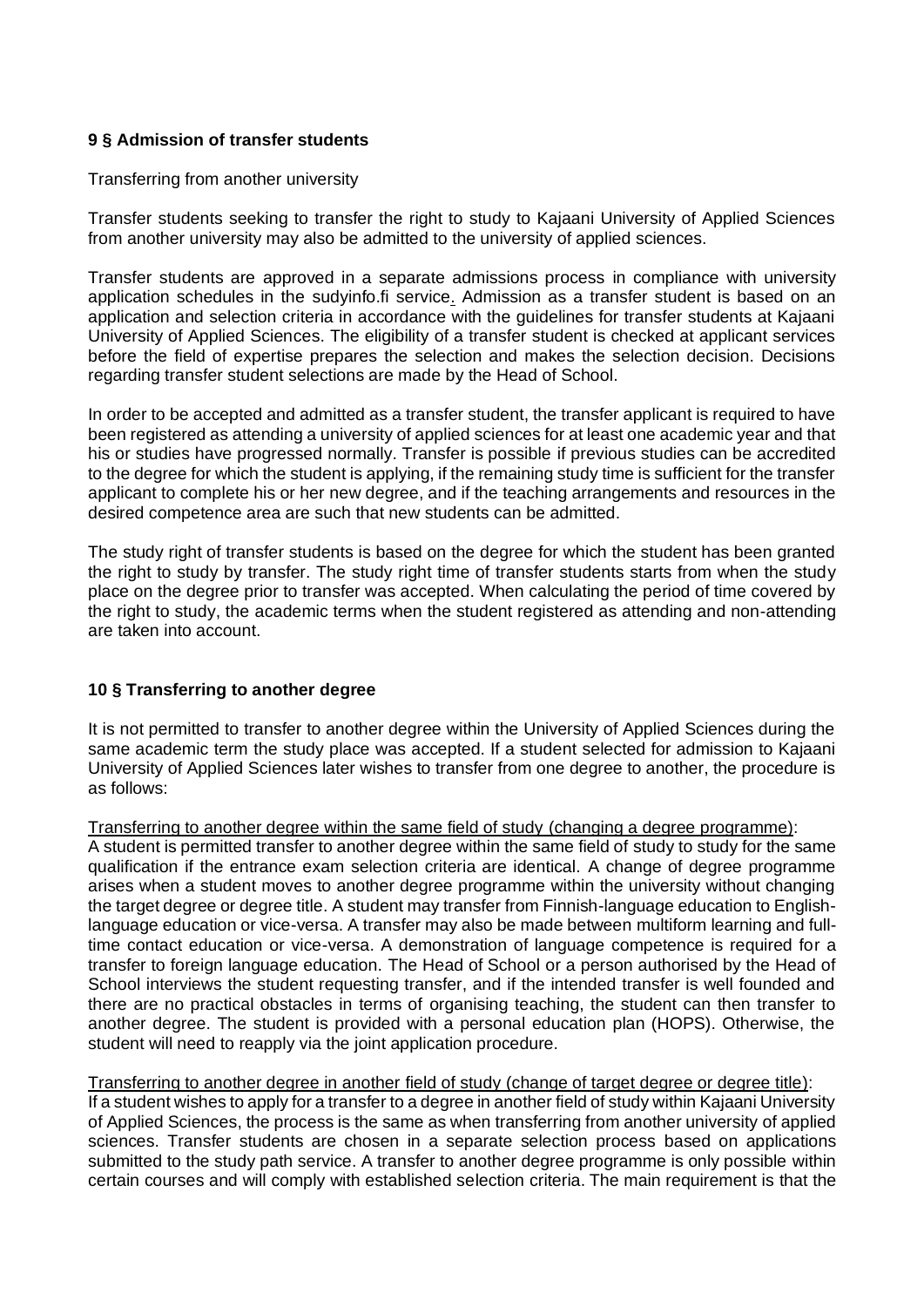student's previous studies can be accredited to the new degree chosen by the student. The student may also transfer to another field of study if s/he has enough study time remaining to complete the new degree and if the teaching arrangements and resources allow it. Those admitted to study as transfer students must have been registered as attending for at least one academic year while completing their previous degree studies. Decisions concerning the selection and admission of internal transfer students are made by the Head of School based on a proposal by the study counsellor.

### <span id="page-8-0"></span>**11 § The applicant's state of health**

Factors pertaining to the state of health and physical and mental capabilities of an applicant must not constitute grounds for refusing admission (section 26 of L932/2014). Requirements pertaining to student admissions, access and notification of selection are met in accordance with sections 25, 26 and 27 of L932/2014. At the request of the University of Applied Sciences, social and healthcare degree applicants are required to provide information concerning their state of health required in assessing the suitability of the applicant, as well as information on decisions concerning a possible previous revocation of study right.

### <span id="page-8-1"></span>**CHAPTER 3 RIGHT TO STUDY**

Those who have been admitted to pursue a course of study at a University of Applied Sciences leading to Bachelor's and Master's degree qualifications, specialised studies, and open university of applied sciences studies and who have confirmed their study place within the set period of time have the right to study.

#### <span id="page-8-2"></span>**12 § Right to study and target completion time**

A full-time student retains the right to complete the studies for one year longer than the target completion time. The right to study begins when the student has accepted the place of study and registered attendance for the first time.

The target completion time for the education leading to a polytechnic degree and the right to study are determined according to the scope of the education (ECTS) as follows:

| Scope of degree | <b>Target completion time</b> | <b>Right to study</b> |
|-----------------|-------------------------------|-----------------------|
| 210 credits     | 3.5 years                     | 4.5 years             |
| 240 credits     | 4 vears                       | 5 years               |
|                 |                               |                       |

The target completion time and study time for education leading to a university of applied sciences Master's degree are:

| Scope of degree | <b>Target completion time</b> | <b>Right to study</b> |
|-----------------|-------------------------------|-----------------------|
| 60 credits      | 2 years                       | 3 vears               |
| 90 credits      | 2 years                       | 3 vears               |

<span id="page-8-3"></span>The study time for those who are admitted to study via a separate application process and the open university of applied sciences is the target degree completion time minus one year. **13 § Registration**

Upon notification of a study place, those admitted to study must notify the University of Applied Sciences within the given deadline whether they intend to accept the study place or not. If the admitted student fails to provide notice by the deadline, s/he will lose the study place.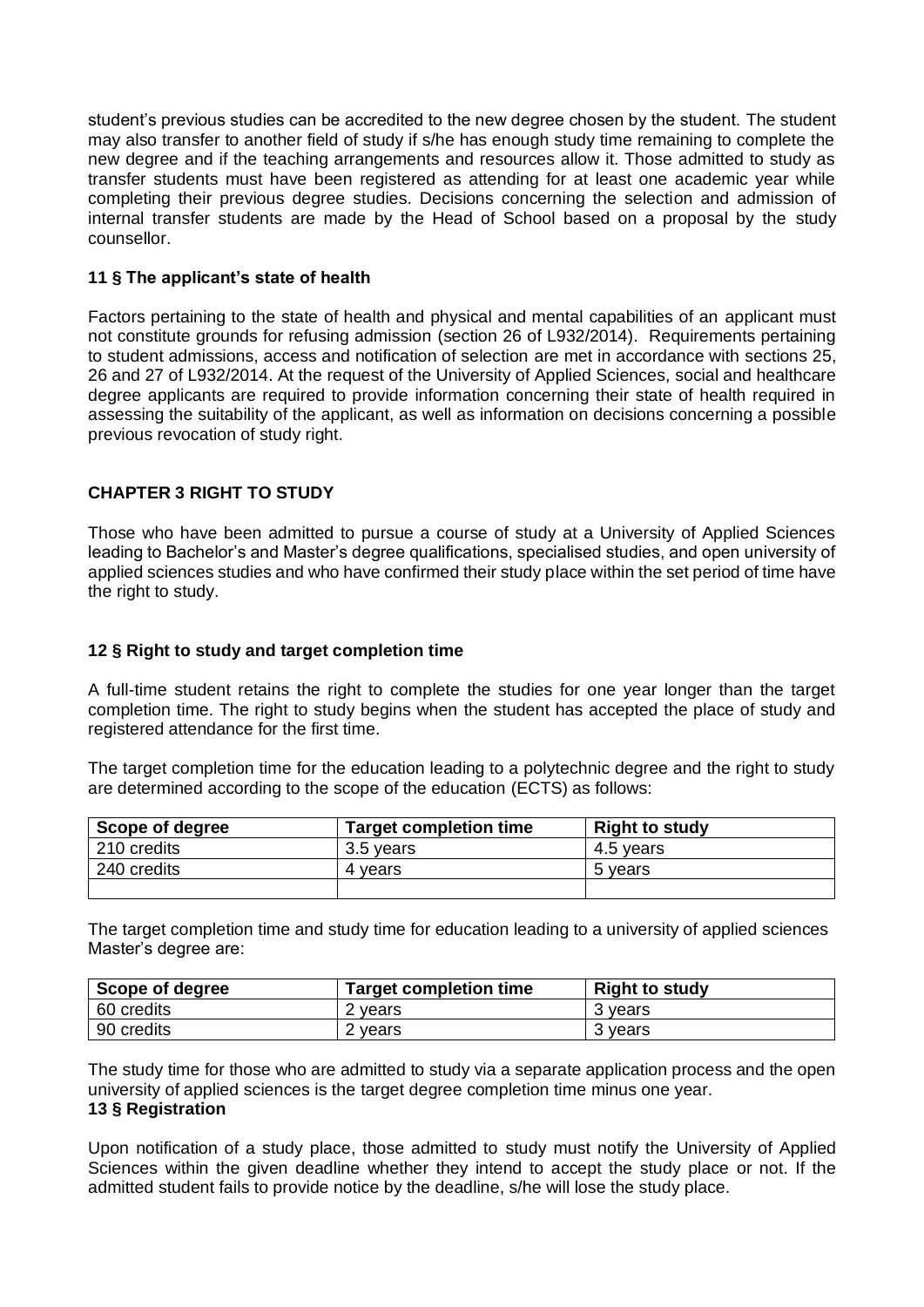To retain the right to study, a student proper must register as attending or absent for the entire academic year or separately for each academic term in the manner prescribed by the university of applied sciences. The university of applied sciences will announce the registration dates separately. The academic year begins on 1 August and ends on 31 July. The Board of Kajaani University of Applied Sciences will confirm the starting and ending dates of an academic term annually. Trainees or exchange students must register as attending. Registration of attendance is a condition of completing studies.

The student can alter the notice of attendance or non-attendance during the academic year, for a justified reason. Such reasons could be for instance, considerable changes in the student's life such as serious illness or serious illness in the student's family, maternity or paternity leave and military service. The application must include a written certificate issued by the relevant authority as proof of the reason for changing the notice of attendance. The Head of School is responsible for the final decision. For more detailed registration instructions please see the registration instructions in the Intranet.

### <span id="page-9-0"></span>**14 § Right to be absent**

A full-time degree student (full-time day student or those completing a multiform learning degree) has the right to complete the studies in one year more than the time given for completing the studies.

The regulations governing the right to be absent depend on the time at which the student received a place of study at the university of applied sciences.

**A student who accepted a place of study for education commencing before 1 August 2015** may register as absent for no longer than four academic terms (2 years) without expiration of the right to study. The period of absence is then not counted towards the student's time for completing the studies.

**A student who accepted a place of study for education commencing after 1 August 2015** may register as absent based on service under the Conscription Act, the Non-Military Service Act, or the Act on Women's Voluntary Military Service, or due to maternity, paternity or parental leave. Absence for the foregoing reasons is not included in the study completion time. First year students may only register as absent for the aforementioned reasons stated in law. After the first year, a student may also register absence for no longer than two academic terms (1 year) for any other reason without expiration of the right to study. The period of absence is then not counted towards the student's time for completing the studies.

Transfer students can only register as absent for the academic year after the transfer for reasons stated in law.

Students completing a higher University of Applied Sciences degree must submit an informal application to the teacher in charge of the study programme concerned requesting leave of absence. A period of absence will not be deducted from the duration of the right to study when a student has been granted leave of absence.

### <span id="page-9-1"></span>**15 § Loss and restoration of the right to study**

### **A. Failure to register, relinquishing the right to study ('resignation') and neglecting to pay tuition fees and re-applying for the right to study**

A student who fails to register on or before the deadline or relinquishes the right to study ('drops out'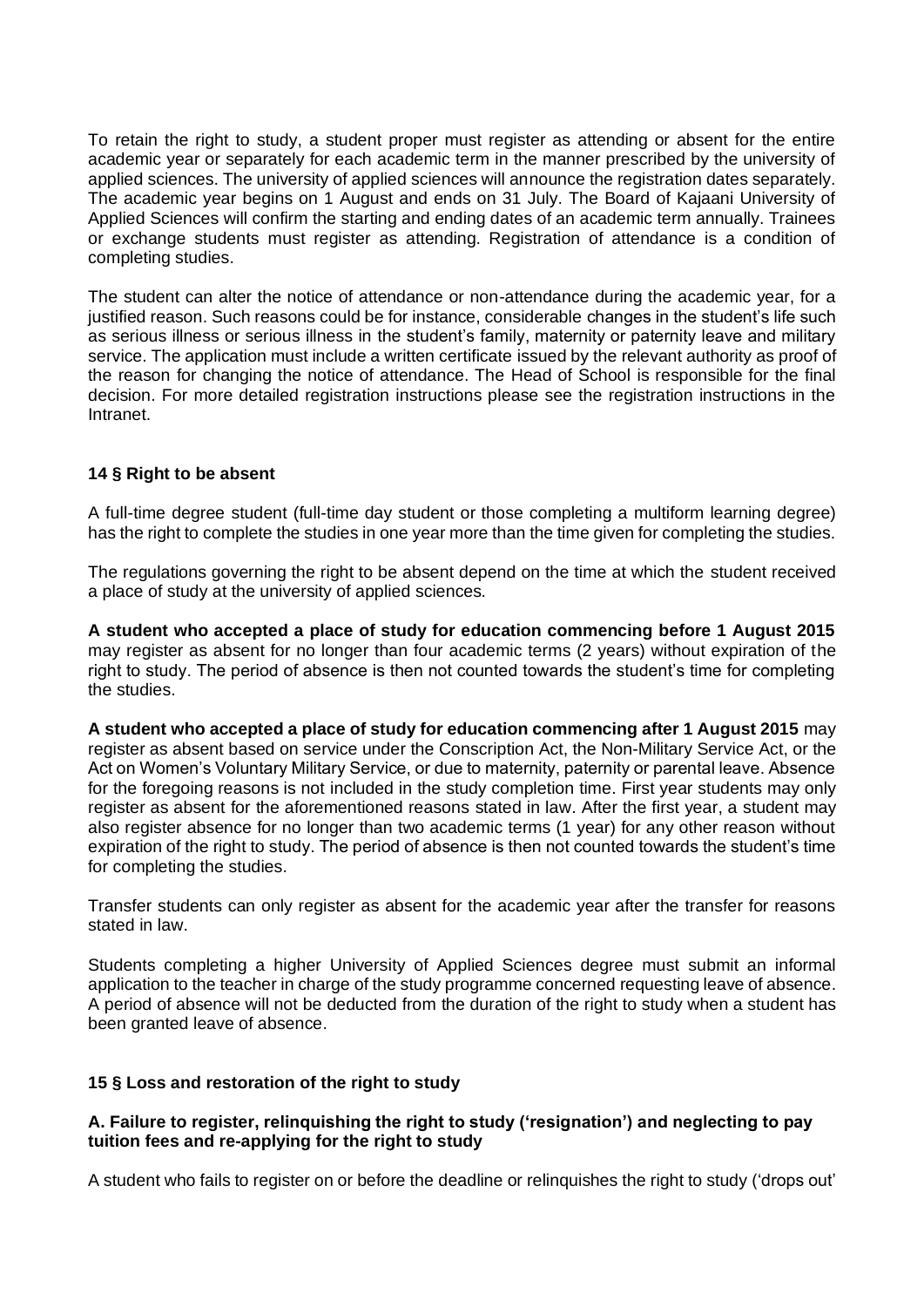'resigns') shall forfeit the right to study and will only be able to complete the studies through open university of applied sciences studies. Studies may only be completed after the right to study has been restored.

Restoration of the right to study shall be requested using an electronic form, and the President is entitled to restore his/her right to study as a rule from the beginning of the next academic term. Studies may be pursued only after the student has had his/her right to study restored. When this decision is made, due consideration will be given to whether the student has realistic possibilities to complete his/her studies within the remaining right-to-study period (3.5/4 years + 1 year or within the time stipulated in the syllabus+ 1 year), which began when the study place was accepted and when the student registered as attending for the first time. A statutory (A1440/2014) handling fee of  $\epsilon$  50 will be charged for the decision to restore the right to study. Even if the decision is negative, a handling fee will be charged.

If a student obliged to pay tuition fees who has accepted a study place does not pay the fees by the due date given by the university of applied sciences and fails to register as non-attending for the reasons stipulated by law, the student is considered to have neglected the obligation to register and will lose the right to study. A requirement for restoration of the right to study is payment of the tuition fee and the application handling fee required by law (A1440/2014). The obligation to pay tuition fees covers all the academic terms for which the student registers as attending.

In cases where the student obliged to pay tuition fees fails to receive a residence permit but has paid the tuition fee, the tuition fee will be reimbursed but the student's right to study will be revoked. The student has the right to apply for the restoration of the right to study for the next academic year.

The right to study of a student who has relinquished this right can be restored if the student is able to complete the studies within the valid study period. When allocating time to complete the studies within this valid study time, already used and remaining semesters are taken into account.

All the academic terms during which the student has not had the right to study due to failure to register, will be counted as part of the right to register as non-attending, i.e., academic term of absence. When the right of absence is used up the time of absence resulting from failure to register will reduce the right to study period entitling the student to register as attending. A student whose right to study has been restored does cannot register as non-attending/absent.

A student may apply to the Board of Kajaani University of Applied Sciences for rectification of a decision on restoration of the right to study within 14 days of service of the decision.

### **B. Expiry of the right to study and restoration of the right to study**

If the student has not completed his/her studies within the set period of time (target degree completion time + 1 additional year) and if the president has not granted a discretionary extension, the student loses his/her right to study.

A student who commenced studies on or after 1 August 2015 may apply to Kajaani University of Applied Sciences for the right to re-enrol as a student without participating in the student selection. Restoration of the right to study shall be sought using an electronic form of the university of applied sciences: "temporary restoration of the right to study". The right to study shall be restored if no more than 60 ECTS credits of studies leading to a university of applied sciences Bachelor's degree or no more than 30 ECTS credits of studies leading to a university of applied sciences Master's degree have not been completed. The right to study shall be restored for no longer than two academic terms (1 year) as of the beginning of the following academic term. A student with a restored right to study shall have no right to absence or access to discretionary additional time. The decision to restore the right to study for a fixed period shall be made by the Rector of the University of Applied Sciences.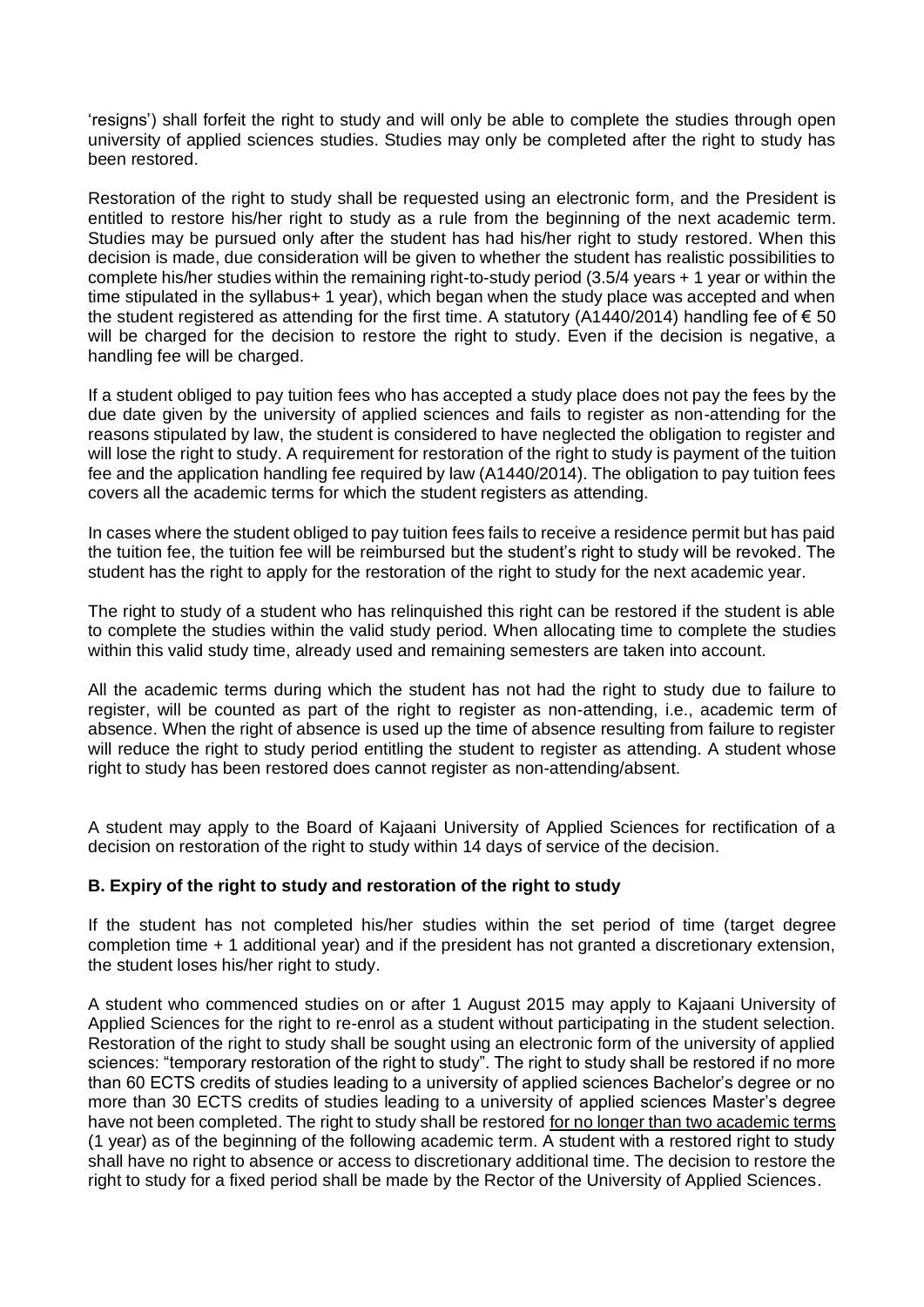A statutory handling fee ( $\epsilon$  50.00) will be charged for processing the separate study right application and decision (whether positive or negative).

A degree student at another Finnish university of applied sciences or a student at Kajaani University of Applied Sciences who has dropped out or lost the right to study due to failure to register, due to expiration of the right to study, or other reasons and whose right to study began before before 1 August 2015 may submit a separate application for the right to complete studies at Kajaani University of Applied Sciences through the Opintopolku service.

The student is entitled to apply in writing to the Board of the University of Applied Sciences to demand an amendment to the decision. The application must be submitted within 14 days of being informed of the decision (sections 57-58 of L932/2014). Those who wish to further amend the decision given as a result of the rectification procedure must make an appeal to the North Finland Administrative Court.

### <span id="page-11-0"></span>**16 § Discretionary extension to study time**

If the student does not graduate within the right to study period, when required he/she can submit a request for an extension of study time to the President, for the purposes of completing his/her studies. Discretionary additional time shall be requested using an electronic form. During the decision-making process, it will be considered whether the student has realistic chances of completing the studies during the awarded extension. As a rule, a maximum discretionary study time of one year at a time will be granted only once. As a rule, an extension of study time must be applied for during the period of validity of the student's right to study. A student studying during discretionary extension of study time cannot register as non-attending. A handling fee of € 50, according to decree (A1440/2014) will be charged for the decision to grant discretionary extra study time. Even if the decision is negative, a handling fee will be charged.

### <span id="page-11-1"></span>**17 § Revoking and restoring the right to study in the Field of Social and Healthcare and Sports**

The right to study can be revoked when studies include requirements pertaining to the safety of minors, patients, customers, or e.g. traffic if:

- 1) the student has, by repeatedly or seriously endangering the health or safety of another person during the studies, demonstrated his or her ineptitude for completing practical tasks and training linked to the studies or
- 2) it is obvious that the student fails to fulfil the requirements of § 26, paragraph 1 due to his or her state of health and physical and mental capabilities, or
- 3) the student has failed to disclose an earlier decision as set out in § 26, paragraph 2 during application, concerning the loss of the right to study, which could have prevented him/her from being admitted to study. (section 33 of L932/2014)

When the studies and practical training as part of the studies include a considerable amount of work with minors, the right to study can be revoked if deemed necessary in order to protect minors and if the student has been charged and sentenced for a crime specified in detail in the penal code. (section 33 of L932/2014)

Social and healthcare and sports students completing their practical and clinical training in Finland, leaving for and arriving on student exchange are required to present a criminal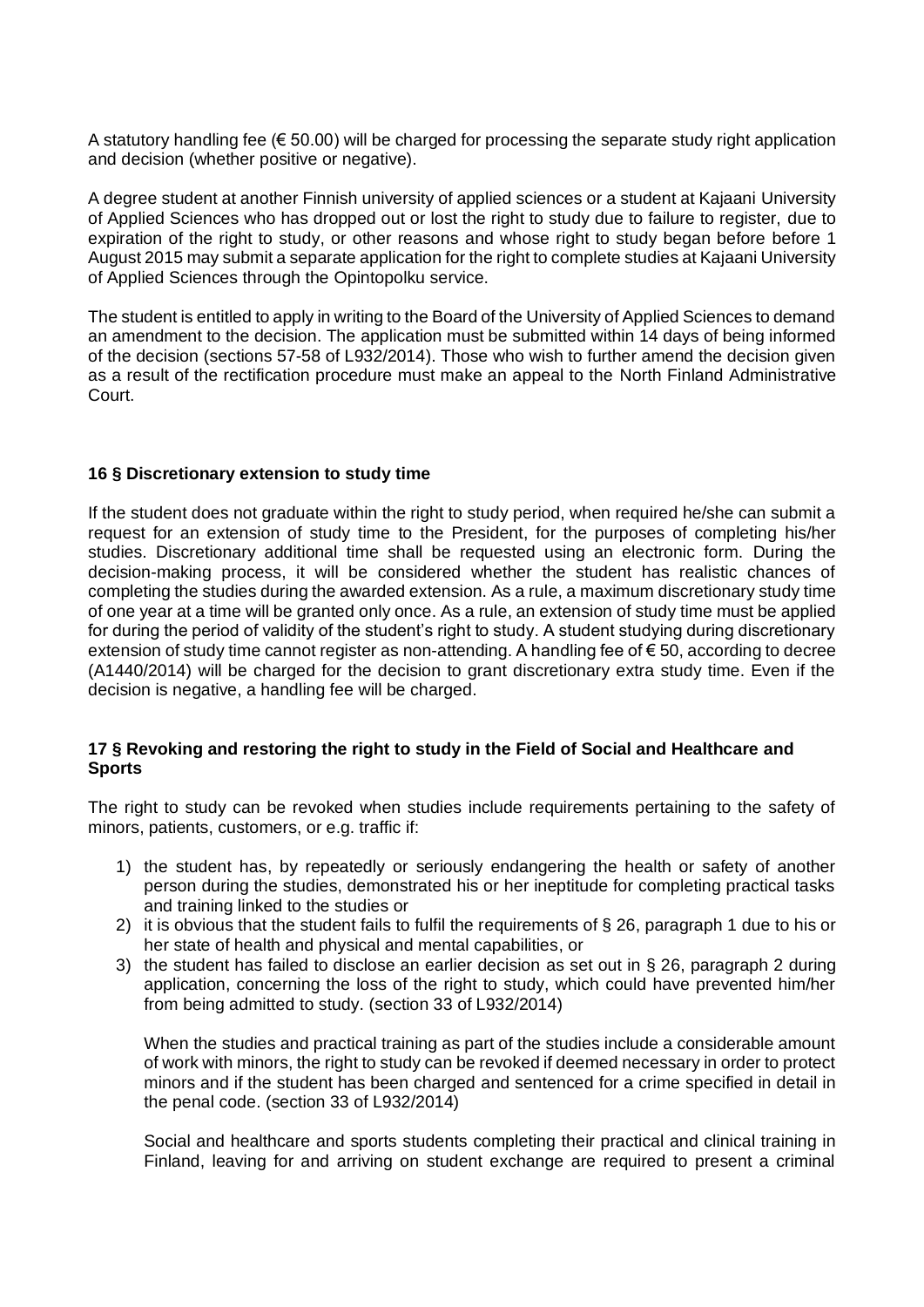record transcript provided by an official authority or their home university if they work with minors during their studies.

Before the right to study is revoked, the University of Applied Sciences together with the student must examine the opportunities s/he may have to apply for other forms of training or to transfer to another degree in the UAS, the requirements of which the student fulfils. Revoking the right to study is always the last resort.

A decision revoking the right to study shall be made by the President on the proposal of the Board of the University of Applied Sciences. The Rector shall decide on a written warning issued to a student, and the Board shall decide on the temporary expulsion of a student. (section 39 of L932/2014)

Students whose right to study has been revoked based on § 33 a paragraph 1, section 2 are entitled to apply for the restoration of their right to study. The right to study must be restored if the applicant can indicate that the reasons for revoking the right to study no longer apply. The student must submit statements concerning his/her state of health. The Board of the University of Applied Sciences is responsible for decisions concerning the revoking and restoration of the right to study. (section 35 of L932/2014)

An application for the amendment of the decision concerning the revocation and restoration of the right to study must be made to the student Legal Protection Committee within 14 days of receiving notification of the decision. An application for the amendment to the Committee's decision must be made to the Helsinki Administrative Court within 14 days of receiving notice of the decision. (section 59 of L953/2014)

More detailed procedures concerning the foregoing admission to study, revoking and restoring the right to study, information access rights, the duty to notify and the processing of sensitive information are set out in separate university of applied sciences guidelines on legislation governing solutions for unsuitability for studying (known as "SORA" legislation).

## <span id="page-12-0"></span>**CHAPTER 4 STUDYING AT A UNIVERSITY OF APPLIED SCIENCES**

### <span id="page-12-1"></span>**18 § Principles and objectives of university of applied sciences studies**

When planning and organising undergraduate and postgraduate degrees and specialisation studies, the following educational principles are observed:

- 1) Training and education are based on the fundamental competence requirements of an area of professional duties approached from a practical point of view while advancing the professional development of students;
- 2) Educational provision includes acquiring knowledge from disciplines, which support the learning of practical aspects of the profession;
- 3) The educational provision places emphasis on basic skills and specialist know-how in a professional field, on the ability to critically use scientific knowledge in one's profession, on the ability to work independently within an ethical framework and on advancing personal and professional development.

The general aim of a University of Applied Sciences Bachelor's degree is to provide students with: (A1129/2014)

Wide-ranging basic practical knowledge and skills and theoretical principles for work requiring expertise within a specific chosen field;

The skills and competence to monitor and promote development in their chosen field;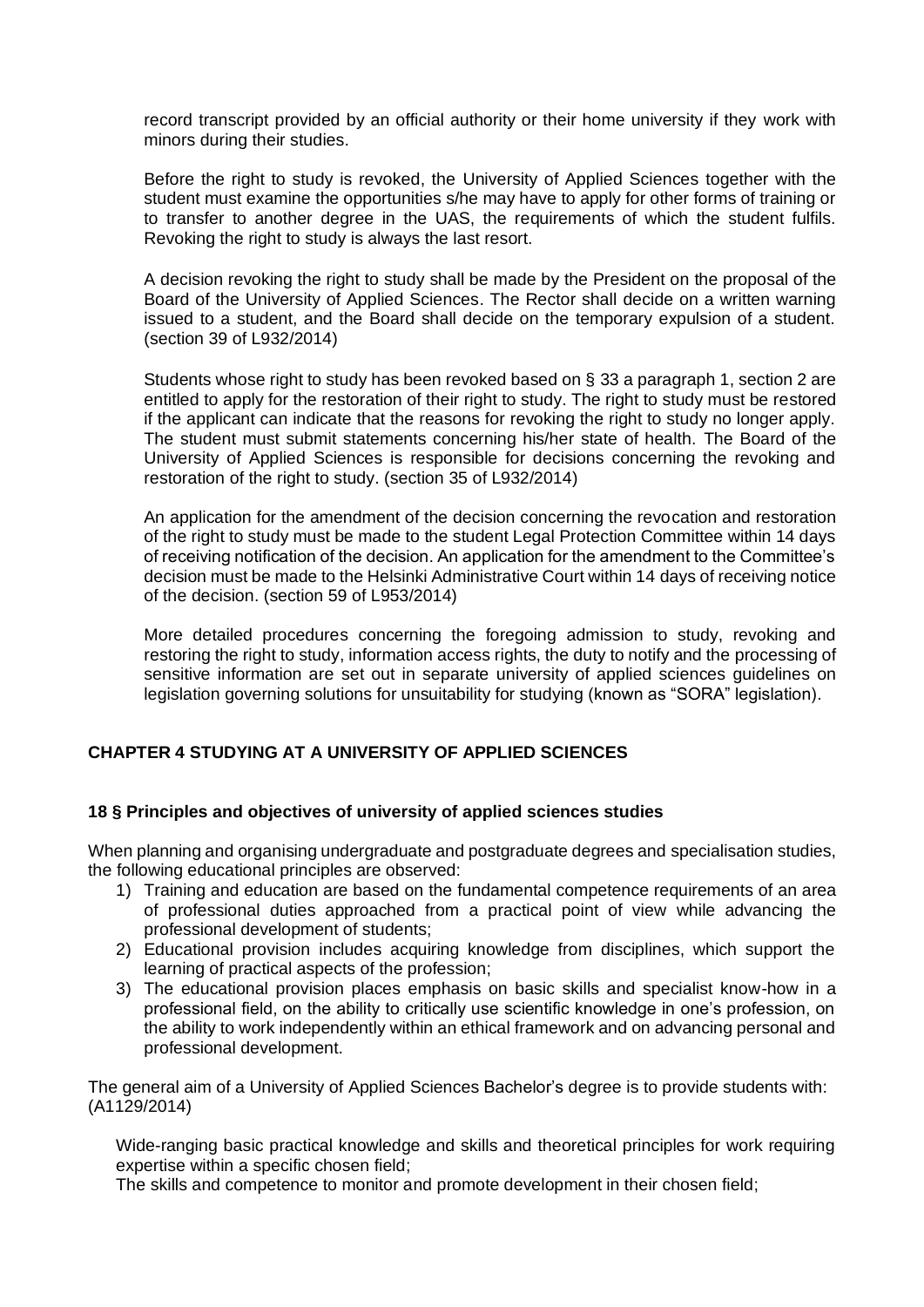The necessary skills to develop their own professional skills and for life-long learning; Sufficient language and communication skills for their own and international work and cooperation.

The general aim of a University of Applied Sciences Master's degree is to provide students with:

Wide-ranging and in-depth knowledge of their chosen field for the development of working life and the necessary theoretical knowledge for work in more demanding specialist managerial posts in their chosen field.

An in-depth overview of their field, its role and status in working life and its social significance, and the skills and competence to classify and follow trends in research-based information and professional procedure in their field.

The ability and attitude to indulge in life-long learning and continual professional development.

Good communication and language skills required in their own work and in international operations and cooperation.

### <span id="page-13-0"></span>**19 § Curricula and Courses**

When compiling syllabi, the National Qualifications Framework (NQF) for degrees and other competence is taken into account, as well as general, national and degree-specific skills and knowledge-based competences. The curriculum formulated for a particular degree and specialisation studies stipulates the objectives, themes and credits of each study module, the amount of teaching and practical training, and the required achievements. Plans for the syllabi, study modules and courses are compiled each year. During an academic year students complete 1600 hours of work amounting to 60 credits.

The University of Applied Sciences' Board approves the curricula of Bachelor's and Master's degrees and specialisation studies and amendments to them.

Studies and teaching are arranged in the form of courses (study periods). These include compulsory, optional or free-choice studies. Several fields of study may share the same study modules and courses.

Studies are scheduled appropriately for developing vocational competence. Students are required to participate in teaching according to how it is organised. The syllabus states the possible prerequisites for completing a study module successfully. When a course begins, the teacher will give a detailed presentation of the course plan including the course contents, teaching arrangements, material used, how to pass the course and attendance requirements. Student counselling and tutoring provide students with support in the planning of their studies.

The University of Applied Sciences must organise studies leading to a university of applied sciences degree in such a way that full-time day students can achieve them within the target completion time corresponding to the credits to be gained from the studies.

### <span id="page-13-1"></span>**20 § Basic studies**

The objective of basic studies is to provide students with an overview of the status and significance of their particular professional field in society, in working life and at an international level, to acquaint students with the general theoretical background of the field in question and communication, and provide them with the language skills referred to in section 7 of A1129/2014.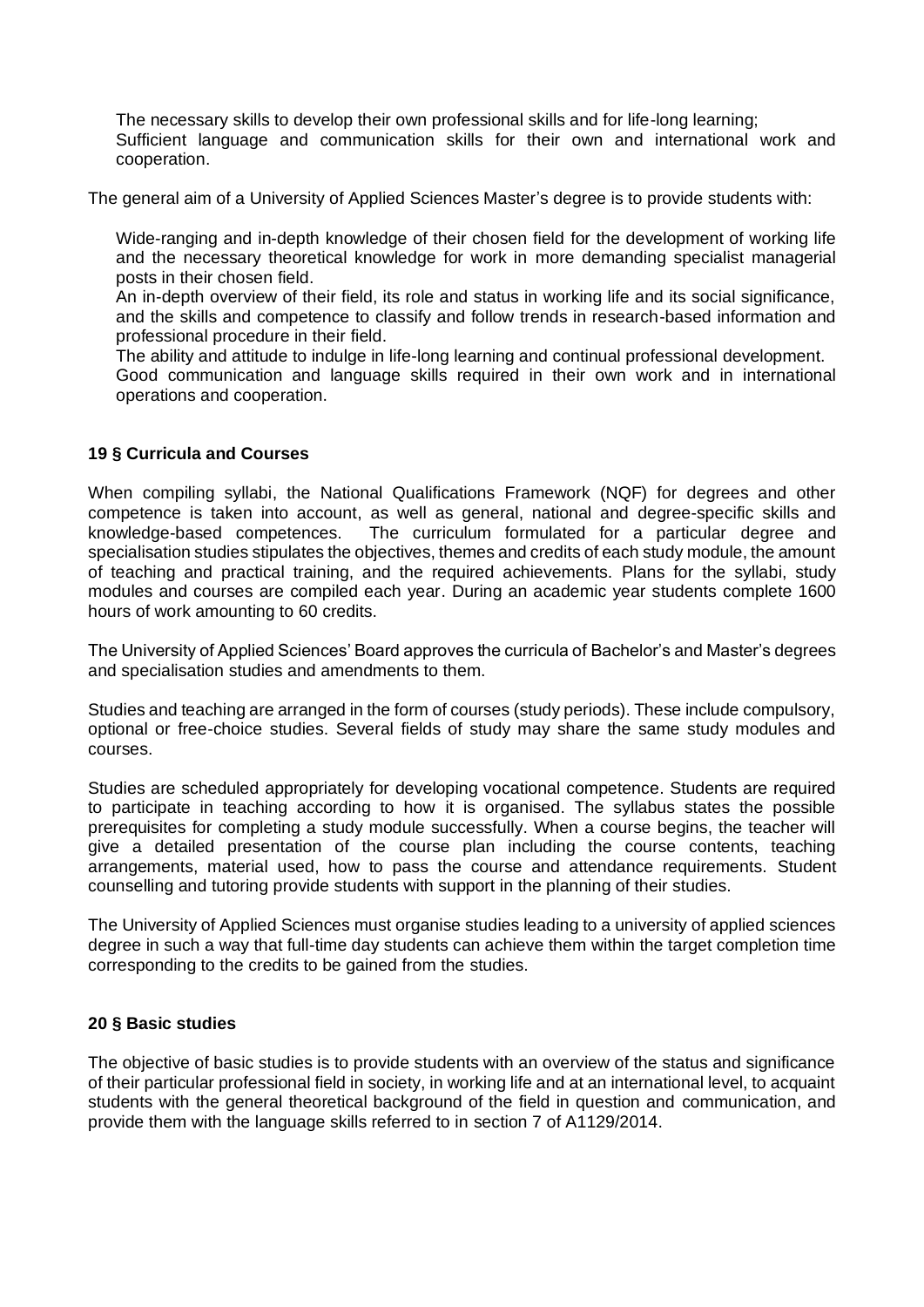### <span id="page-14-0"></span>**21§ Language skills**

Students are expected to demonstrate either within their University of Applied Sciences Studies or otherwise that they have achieved:

- 1) The level of Finnish and Swedish required by the Act on the Knowledge of Languages Required of Personnel in Public Bodies (424/2003) concerning the language competence required of civil servants in official posts in a bilingual area of office and for which the eligibility for employment includes a university degree and a level of language which is necessary in terms of practising a profession and enhancing professional development and
- 2) A level of competence in speaking and writing one or two foreign languages required in the practice of one's profession and in enhancing professional development. (section 7 of A1129/2014).

The provision of paragraph 1 does not apply to those students, who have received their general education in a language other than Finnish or Swedish or those who have received their general education abroad. The University of Applied Sciences will decide the language skills required of such students (section 7 of A1129/2014).

An exemption application and proposal for corresponding language and communication studies must be submitted to the Head of School. The exemption application must be made when studies begin. The Head of School shall determine the student's language studies or required language competencies.

Students demonstrate their Finnish language skills during their Finnish language studies, in study related assignments and in the maturity test. Swedish language skills are demonstrated during compulsory Swedish language studies and related assignments.

The University of Applied Sciences may for a special reason partly or fully exempt a student from the language proficiency requirements prescribed in paragraph 1 (section 7 of A1129/2014). Exemption from language studies for specific reasons will be considered on a case-by-case basis. The decision to exempt a student from language studies is made by the President at the proposal of the Head of School. In the application the student must provide justification for applying for exemption and propose corresponding studies to replace the studies from which exempted. In the application the student must enclose/attach a statement from an expert, statements from the Head of School and the University of Applied Sciences' foreign language teacher and certificates of previous language studies. In most cases, exemption from language studies due to reading and writing difficulties can only be granted if the student has been diagnosed with severe dyslexia and dysorthographia. An up-to-date (less than five years old) statement from a specialist (e.g. neurologist) should be enclosed with the application.

Exemption from language studies will not prevent the student from attending language courses. Exempted students must make arrangements with the Head of School or the Study Counsellor to complete compensatory studies.

The student's language proficiency will be indicated in the degree certificate (section 7 of A1129/2014).

### <span id="page-14-1"></span>**22 § Professional studies**

The objective of professional studies is to provide students with comprehensive knowledge of the main skill areas, work, applications, and the scientific and creative foundations of their chosen professional field so that they will be able to carry out independently the specialist tasks of this field or work as entrepreneurs, while participating in developing their working community.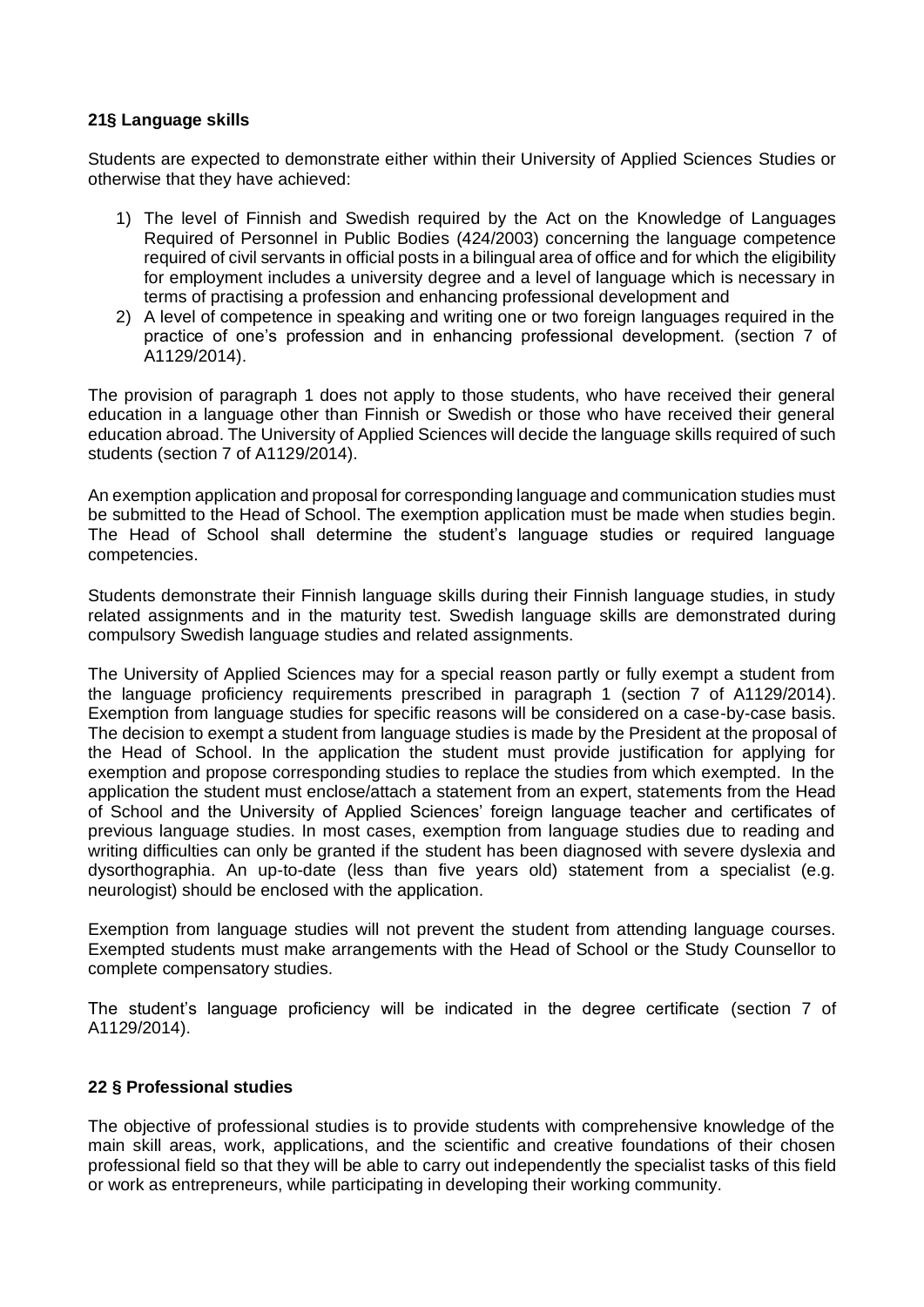Professional studies comprise compulsory studies and optional studies. The extent and scope of professional studies are defined for each degree.

In degrees leading to a Master's qualification, the objective of the major professional studies is to provide students with the opportunity to deepen their application of theory in practice, their analytical skills, their capacity and ability to participate in and lead projects and research and development work and to deepen their social skills.

#### <span id="page-15-0"></span>**23 § Free-choice studies**

The objective of free-choice studies is to provide the student with opportunities to add, deepen and broaden knowledge of a particular professional field.

The scope of free-choice studies depends on the degree. The studies can be selected from within one's own degree, another degree offered at the University of Applied Sciences, from another University of Applied Science, university or elsewhere as agreed. When students have completed the required number of free-choice studies they will not be permitted to enrol for new free-choice courses without the consent of the study counsellor/Head of School if they still have compulsory studies outstanding.

### <span id="page-15-1"></span>**24 § Accreditation**

As decided by the University of Applied Sciences, students are entitled to have accredited, credits from studies completed at another domestic or foreign higher education institution or some other educational institution while completing their degree studies and to substitute studies belonging to their degree with equivalent studies of the same level. As decided by the University of Applied Sciences students are entitled to have accredited or to substitute studies belonging to their degree with other competences achieved/demonstrated/proved in a different way (section 37 of L932/2014).

**Accreditation** means the approval of competence acquired through studies, practical training, leisure pursuits and e.g. civic activities as a part of their degree or course (compulsory or optional studies). A thesis can be accredited if it has been completed in another university within an equivalent degree/degree programme (transfer students). In the case of students other than transfer students the accreditation of a previously completed thesis or a thesis completed elsewhere will be assessed in terms of the competence targets and criteria of assessment for the thesis in accordance to the thesis assessment process applied in university of applied sciences. Theses/development assignments for the university of applied sciences Master's degree qualification cannot be accredited.

Accreditation cannot be applied to the thesis. **Substitution** means studies of an equivalent content and level, achieved elsewhere that the student can use to compensate for or replace studies belonging to the syllabus of the degree. **Inclusion** means the inclusion of studies completed elsewhere in the degree (e.g. optional studies). Competence acquired in a different manner must be proven, i.e. recognised and approved, i.e. accredited (known as the AHOT – Recognition of Previously Acquired Competence procedure).

The basis of accreditation, substitution and inclusion is that the completed work (whatever form it takes) advances the student's degree studies and that the objectives set for each competence are fulfilled.

There is a separate set of instructions for accreditation.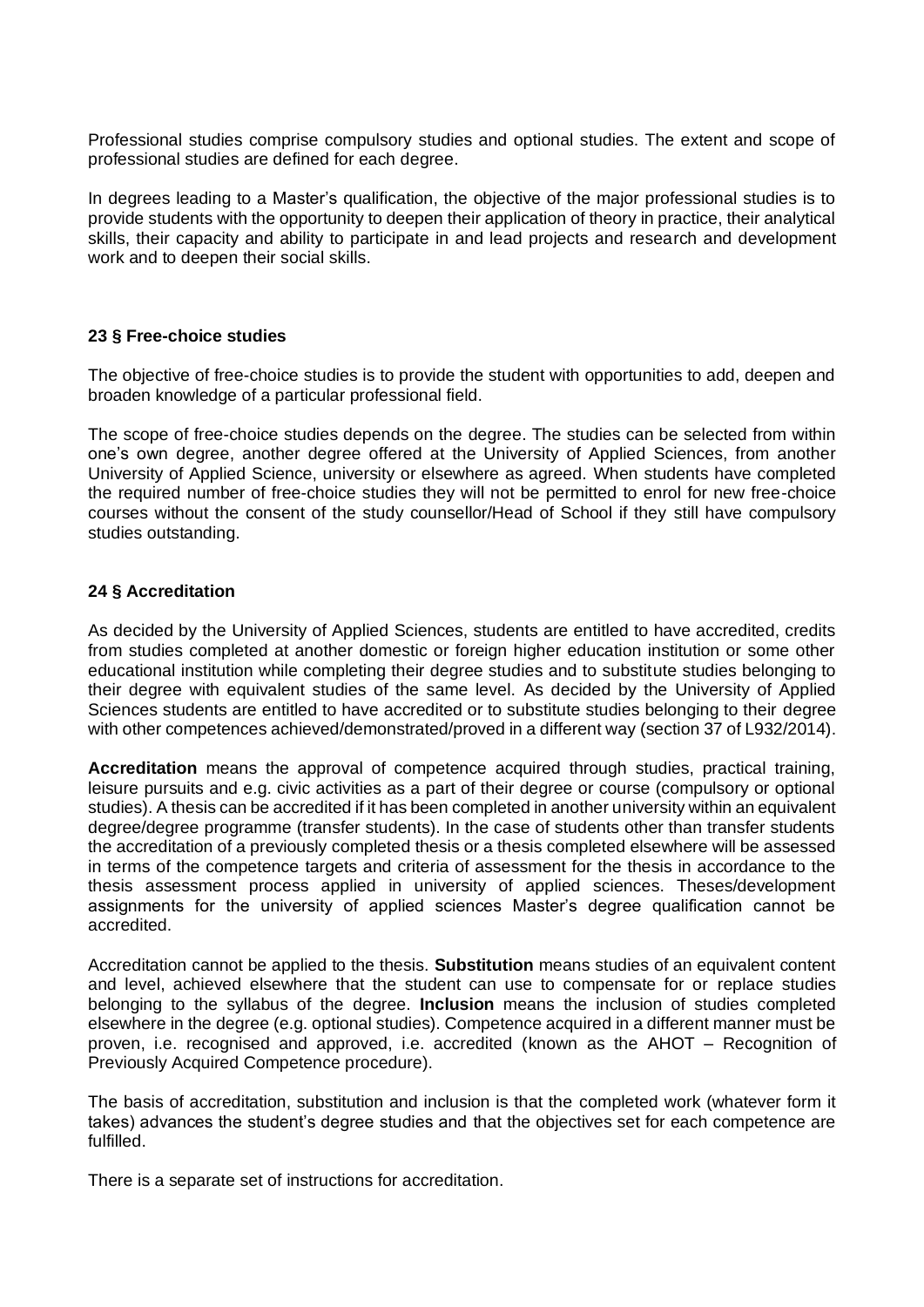### <span id="page-16-0"></span>**25 § Practical training**

The objective of practical training is to provide a supervised opportunity for students to gain experience and knowledge of the practical tasks and duties related to their professional studies and to apply their knowledge and skills in working life. Practical training is planned to consist of study periods connected to the degree and these periods have set objectives, credits, content and manner of achievement. Appointed persons at the practical training place and the University of Applied Sciences supervise practical training. The University of Applied Sciences Master's degree does not include practical training.

### <span id="page-16-1"></span>**26 § Thesis and maturity test**

The objective of the thesis is to develop and demonstrate students' abilities to apply their knowledge and skills in working life within the context of expert tasks related to their professional studies.

As a rule, the starting point for a thesis is that it complies with the requirements of working life. It can be a part of a wide-scale project and it can also be completed as a cooperation venture involving students from different fields of education. The University of Applied Sciences approves the thesis subject and appoints a supervisor. The thesis always includes a written report which is submitted to the Theseus Web Library or as a printed and bound version to the University of Applied Sciences Library. The thesis is usually written in the language in which the degree is taught unless the Head of School decides otherwise based on an application submitted by the student.

For a University of Applied Sciences degree, students are required to write a maturity test concerning the topic of their theses that demonstrates their knowledge of the discipline and Finnish. A Finnish language and communication teacher assesses the language of the maturity test. The thesis supervisor assesses the content of the maturity test.

Students, who have received their education in a language other than Finnish or Swedish or abroad, write the maturity test in the language in which the degree was taught unless at the application of the student, the Head of School decides otherwise. Maturity tests written in a language other than Finnish are assessed by a teacher of the language in question.

In degrees leading to a Master's qualification the objective of the thesis is to develop and indicate an ability to apply research and to use chosen methods to classify and solve problems within working life and to use the ability required in demanding independent work requiring expertise.

There are separate instructions for the thesis, maturity test and their assessment.

### <span id="page-16-2"></span>**27 § Assessment**

The achieving of the objectives of the courses/study modules shall be assessed by means of oral and/or written examinations, course assignments or other assessment methods. Interim assessments during the course are conducted using the same assessment scale as the actual course. The principles of assessment are described in detail in the syllabus.

The assessment scale used is either Pass/Fail or the following: Excellent (5), Good (4-3), and Satisfactory (2-1). If the student fails to attend compulsory or selected courses in the timetable, the study register will not contain an entry. The entry E means that the student failed to participate in an exam. The point of departure in word based grading is that a 70 % correct answer must be achieved to be awarded the grade of 'pass', in numerical grading the answer must be 50 % correct. In courses that include an exam, there are three opportunities to sit the exam (the actual exam and two retakes)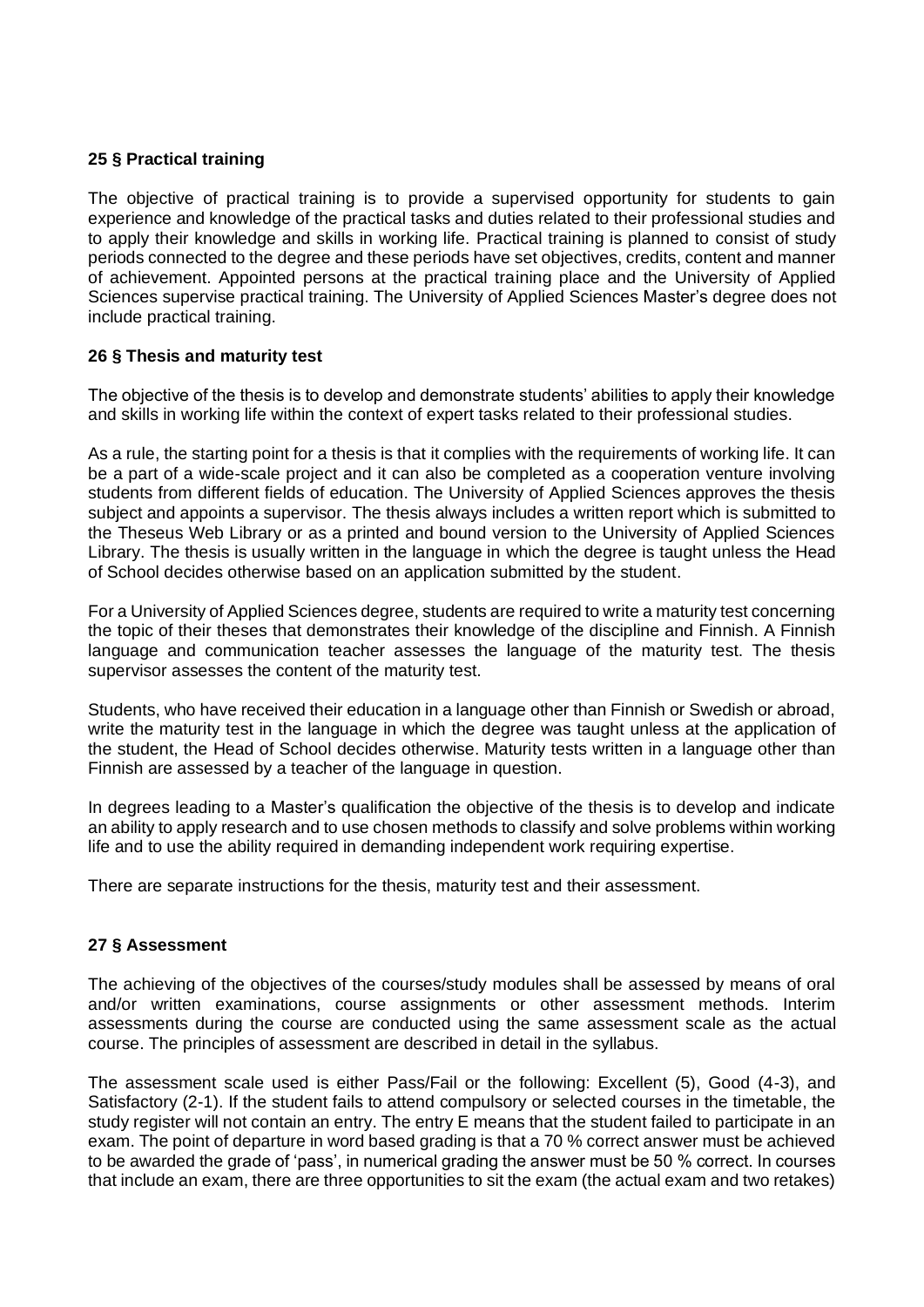according to the same requirements and at the times announced by the course teacher. The exam dates will be announced in the course plan. If the student is unable to attend the retake(s) due to practical training or an exchange, the exam date must be negotiated with the teacher.

The grade or entry in the academic record is transferred directly from the previous place of study for courses of an equivalent level and content completed elsewhere. Similarly, the grades and date of completion of courses accomplished abroad during the studies and in other universities and educational establishments are recorded in the academic register when the assessment scale is the same. In other cases, the letter H (accepted) is used. The original place of study where the course was completed will be recorded in the study register. If accreditation requires supplementary work, the whole course will be graded on a pass/fail basis or with a numerical grade. Competence acquired in an alternative way and knowledge and skills indicated by the identification and recognition of previous competence will be assessed on a Pass/Fail basis or with a numerical grade.

Information concerning approved accomplishments will be recorded in the academic record usually within two weeks – one month of the exam or the deadline of other types of assessment. The teacher who assesses a performance shall enter the associated details in the study credit register. The evaluation date recorded is the exam date or assignment deadline. It is not possible to remove a free-choice course that has been satisfactorily completed from the study register at the request of the student.

Students can attempt to improve their performance (grade) once. Improved performance applies to the whole course or individual course assignments. Those going on international exchange can attempt to improve their grade during the final general exam of the academic term. The highest grade will be the recorded grade. The opportunity to improve grades does not apply to the thesis and accredited accomplishments.

Language proficiency as stipulated in the decree (A1129/2014) will be indicated in the degree certificate. The second official language grade will be indicated in the degree certificate using the scale Satisfactory (corresponds to numerical grades 1–3) and Good (corresponding to 4–5). The written and spoken proficiency of students' second foreign language skills will be evaluated. The degree certificate will also mention a compulsory foreign language. The grades of all completed language studies are provided in an appendix to the degree certificate containing the student's accumulated transcript of records.

The last days for taking exams and returning assignments related to a particular degree and practical training reports are determined by each school. All assignments from the ongoing academic year must be returned by the end of the first week in June of the same academic year.

Assessed academic achievements, written or otherwise, shall be retained for a period of six (6) months after results have been published. Virtual academic achievements shall be retained for a period of one (1) month. Students will be informed of their grades for written or otherwise completed academic achievements during prescribed office hours or during the return and explanation of grades. Written assignments for practical training and project work are retained throughout the duration of the degree at least. Theses are stored on a permanent basis and the maturity test for one year.

There is a separate set of instructions for assessment in the Pedagogical Model "Teaching is creating contacts, creativity and coaching." (2018)

### <span id="page-17-0"></span>**28 § Rectification of assessment**

The rectification process takes place in two stages. Students dissatisfied with their awarded grades/assessment of their academic achievement or with the accreditation of otherwise acquired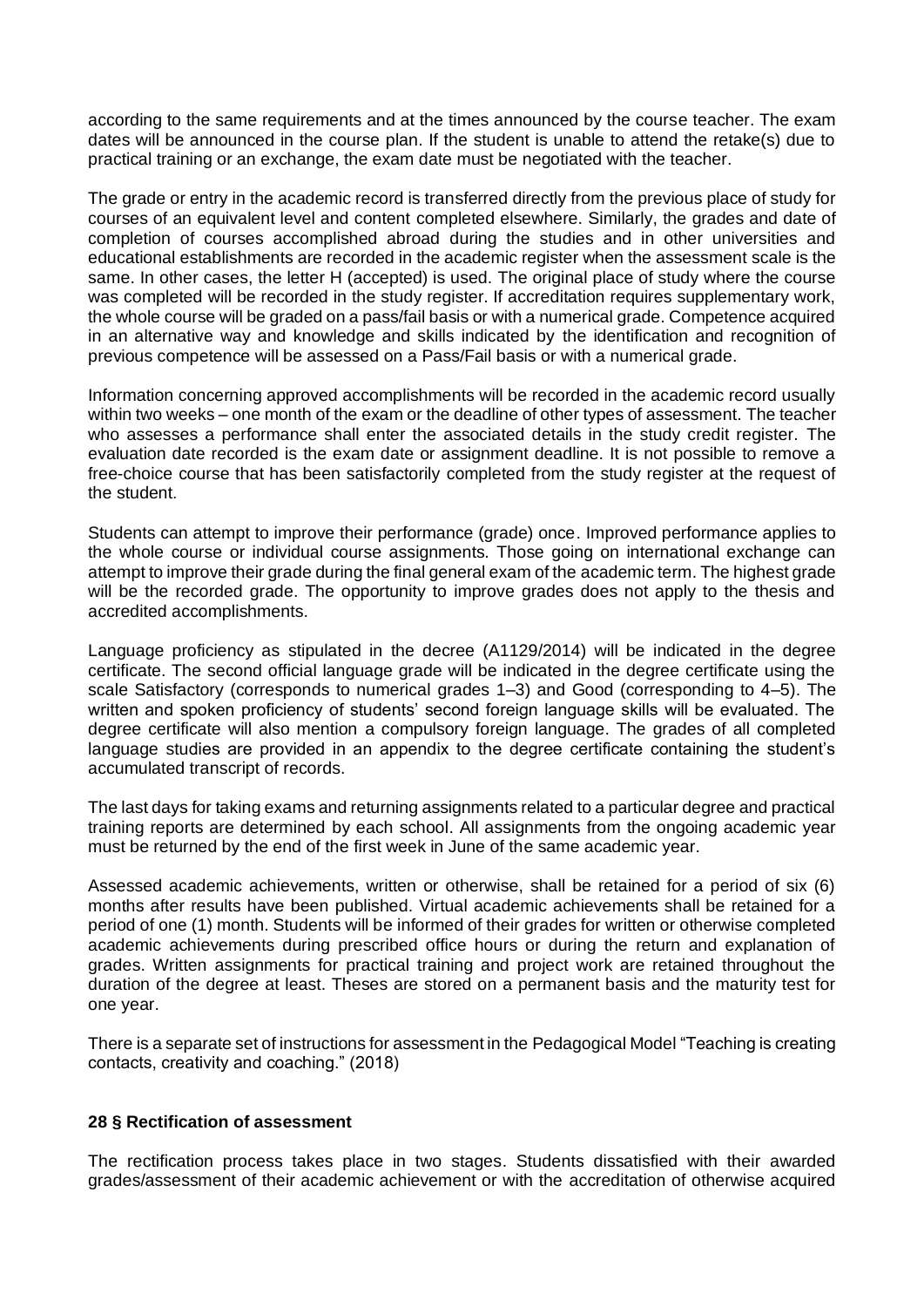competence, are entitled to demand an amendment in person or in writing from the teacher who performed the assessment or accreditation and if not satisfied with the teacher's amendment, they may request rectification from the Head of School. The demand for amendment must be submitted within 14 days of the day when informed of the results of the assessment and how the assessment was applied.

In the second stage those dissatisfied with the decision of a teacher or the Head of School are entitled to demand further amendment to the decision from the Board of Examiners of the University of Applied Sciences within 14 days of being informed of the decision.

The Board of Examiners must process the issue within 30 days of the arrival of the demand for rectification with the exemption of demands that arrive during June, July and August that must be processed at the latest, in September.

If the student commences the rectification procedure before or after requesting a degree certificate, the degree certificate will not be awarded until the rectification issue has been resolved. The rectification procedure cannot be started or continued after the student has received the degree certificate.

The decision of the Board of Examiners is final and cannot be amended (section 60 of L932/2014).

## <span id="page-18-0"></span>**29 § Completing the degree**

A student is deemed to have completed a University of Applied Sciences degree:

1) when he/she has participated in the teaching and practical training, which are part of the degree, and when he/she has completed his/her thesis as required in the curriculum;

2) and when he/she has completed the study modules of the degree as required by the approved curriculum and when he/she has thus demonstrated that he/she has achieved the knowledge and the skills defined in the above Degree Regulations;

3) and when he/she has completed the written maturity test, which demonstrates familiarity with a particular field of study, and proficiency in the Finnish or Swedish languages. The Head of School shall decide the language to be used in the maturity test in cases where language proficiency stated in subsection 1 of section 7 of the Government Decree (A1129/2014) is not required of the student.

The President confirms that the student has completed the degree qualification.

## <span id="page-18-1"></span>**30 § Certificates**

The University of Applied Sciences issues students with a degree certificate, a transcript of their academic record in Finnish and English and an appendix for international use (Diploma Supplement). Students must submit the degree certificate request at least two weeks before the day of graduation and complete the Ministry of Education and Culture graduating student feedback survey (known as the ARDOP survey) at this time. Graduation dates and deadlines for submitting diploma certificate applications are announced on the student intranet.

Graduates of training taught in English will receive a degree certificate written in both English and Finnish.

A separate certificate will be issued for specialisation and open studies. The University of Applied Sciences will, on request, issue students with interim transcripts of their academic record. The study Affairs Coordinator is authorised to sign a temporary transcript of records.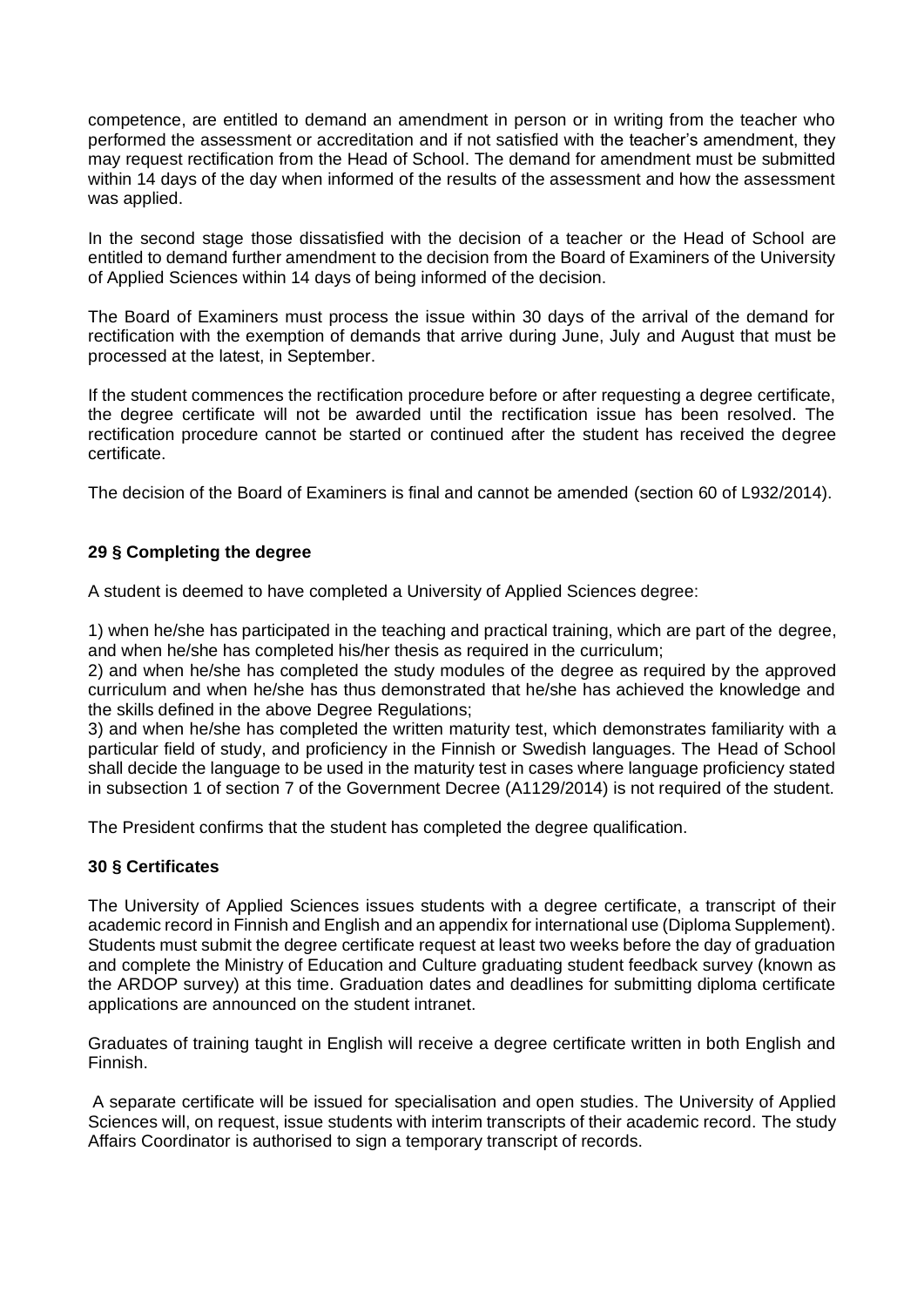Students can apply for a transcript of records in English during and at the end of their studies for use in connection with international studies and for use when completing practical training or working abroad.

### <span id="page-19-0"></span>**CHAPTER 5 SPECIAL REGULATIONS**

### <span id="page-19-1"></span>**31 § Safety and order and disciplinary procedures**

**Students are entitled to a safe study environment.** The University of Applied Sciences has separate safety instructions, safety documents based on risk analysis and instructions on how to act in threatening or dangerous situations.

Students will be given a written warning if they:

- 1) disrupt teaching
- 2) behave in a violent or threatening manner
- 3) work and behave in a fraudulent and dishonest manner or otherwise break the university of applied sciences' regulations
- 4) refuse to present a certificate issued as a result of tests for intoxicating substances or
- 5) if the results of drug tests indicate they have used intoxicant substances for other than medicinal purposes thus weakening physical and mental capability.

In cases of serious offences and negligence or if the student continues to behave in an inappropriate way after being issued with a written warning, s/he can be expelled for a temporary period of time, at the most for one year. The President shall make the decision to issue a written warning to a student, and the Board of Kajaani University of Applied Sciences shall enforce temporary expulsion on the proposal of the President.

Students, who disrupt teaching, behave violently or threateningly or who endanger the lives or health of others can be ordered to leave the teaching space or event organised by the University of Applied Sciences. Students can be banned from participating in teaching for a maximum of three (3) working days. The president is responsible for decision-making in such a situation.

The University of Applied Sciences can demand students to present a drugs test certificate. The University of Applied Sciences will cover the costs of the certificate. Instructions concerning drug tests are included in the foregoing guidelines of the University of Applied Sciences on legislation governing solutions for unsuitability for studying (known as "SORA" legislation).

The use of intoxicating substances and being under the influence of intoxicants in the facilities and learning situations in the university of applied sciences is strictly prohibited. In order to prevent intoxicant abuse amongst students and with the lack of programmes to deal with drug abuse, the drugs programme devised for the employees of the City of Kajaani will be used.

### <span id="page-19-2"></span>**32 § Violation of responsible conduct during exams and studying**

Kajaani University of Applied Sciences complies with the guidelines for the 'responsible conduct of research and handling alleged violations of the responsible conduct of research' set out by the Finnish Advisory Board on Research Integrity TENK.

All inappropriate behaviour during studies is prohibited. Dishonest and irresponsible conduct during exams, during demonstrations, independent assignments, and the thesis (e.g. unauthorised use of materials without citing the author(s) or plagiarism, invention, misrepresentation) will lead to the rejection of the assignment or the course/module. If a course is rejected for one or more of the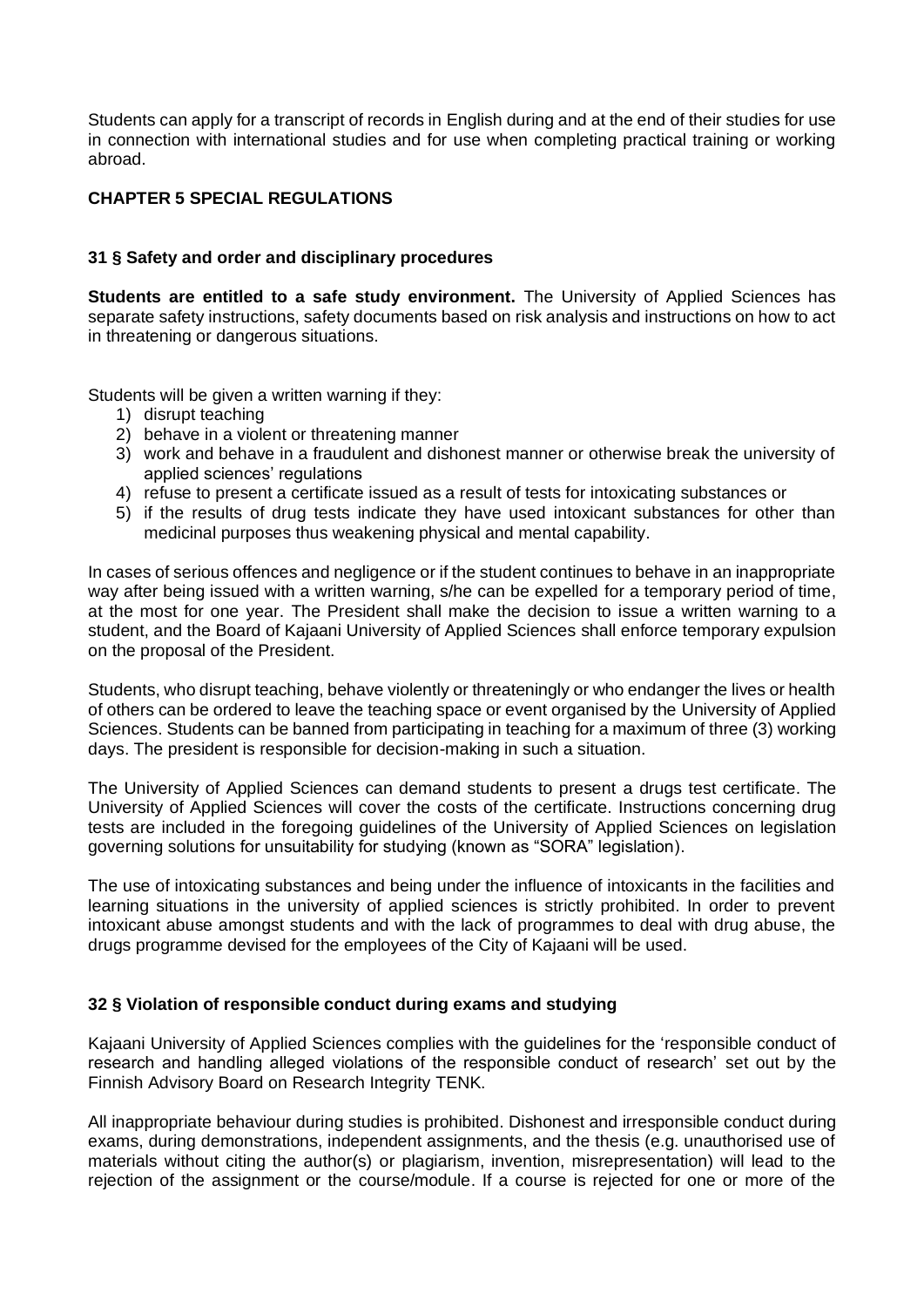aforementioned reasons, the student must attend the course again the following year and sit the exam according to the requirements such as are current at the time. In addition to a module or course being rejected, irresponsible conduct can also lead to disciplinary measures which are a written warning or temporary exclusion from the university of applied sciences. Students will always be heard prior to resolving the issue.

#### <span id="page-20-0"></span>**33 § Implementation of Degree Regulations**

If the provisions of these Degree Regulations need to be discretionarily interpreted, general legal protection principles must be observed. Before decisions are made, all the parties need to be heard sufficiently and decisions have to be based on accepted norms and are public.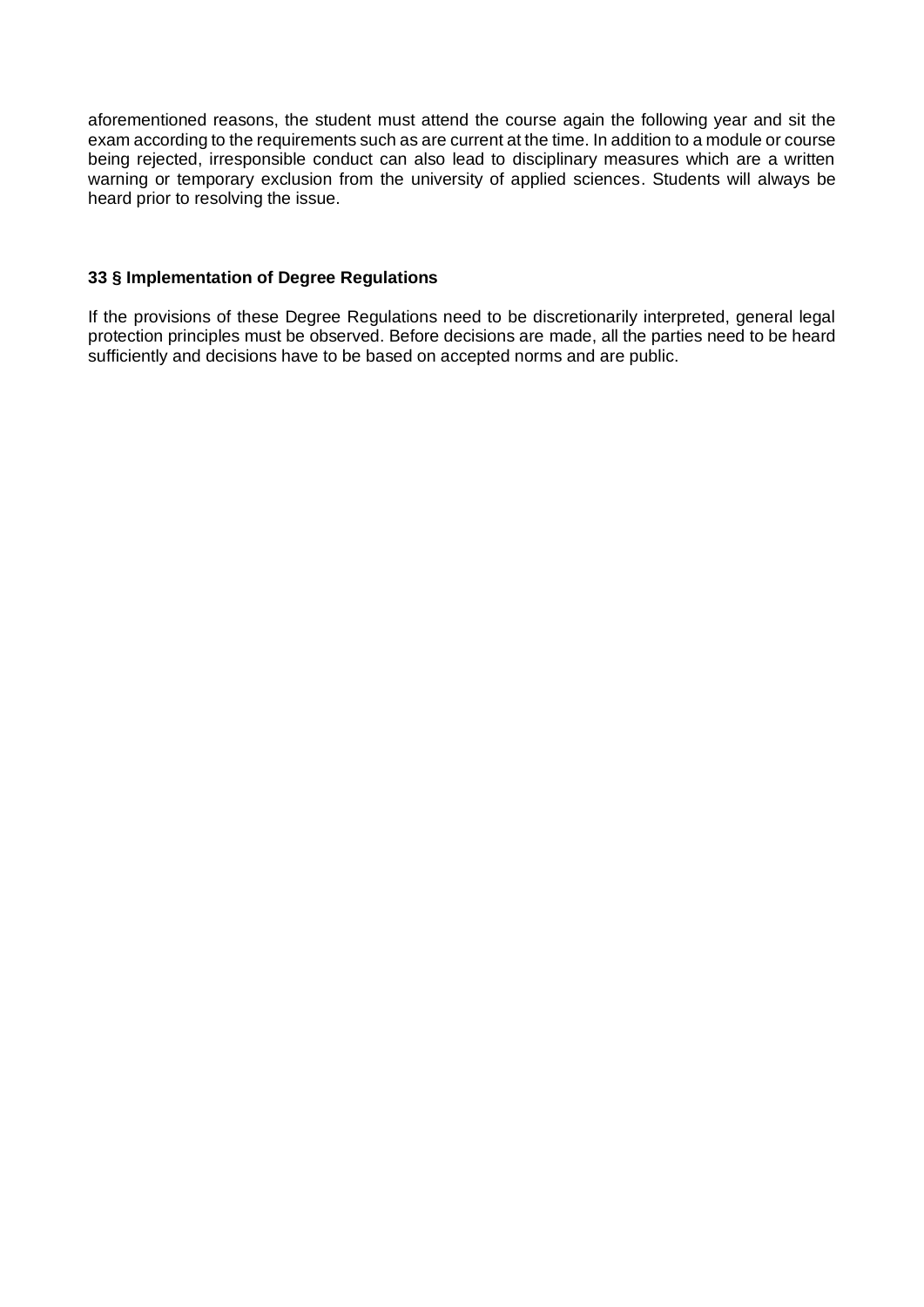

## <span id="page-21-0"></span>**APPENDIX 1**

## **DEGREES LEADING TO A UNIVERSITY OF APPLIED SCIENCES BACHELOR'S DEGREE QUALIFICATION**

| <b>University of Applied</b>       | <b>Degree</b>                               | <b>Number of</b>  |
|------------------------------------|---------------------------------------------|-------------------|
| <b>Sciences degree</b>             |                                             | credits/practical |
| <b>Name of qualification</b>       |                                             | training credits  |
| <b>Bachelor of Business</b>        | <b>Bachelor's Degree in Business</b>        | 210/30            |
| <b>Administration (AMK)</b>        | <b>Information Technology</b>               |                   |
| <b>Bachelor of Business</b>        | <b>Bachelor's Degree in Business</b>        | 210/30            |
| <b>Administration (AMK)</b>        | <b>Administration</b>                       |                   |
| <b>Bachelor of Business</b>        | <b>Bachelor's Degree in International</b>   | 210/30            |
| Administration / taught in         | <b>Business</b>                             |                   |
| English                            |                                             |                   |
| <b>Bachelor of Business</b>        | <b>Bachelor's Degree in Esports</b>         | 210/30            |
| Administration / taught in         | <b>Business</b>                             |                   |
| English                            |                                             |                   |
| <b>Bachelor of Hospitality</b>     | <b>Bachelor's Degree in Tourism</b>         | 210/30            |
| Management (AMK)                   |                                             |                   |
| <b>Bachelor of Hospitality</b>     | <b>Bachelor's Degree in Tourism</b>         | 210/30            |
| Management (AMK) / taught in       |                                             |                   |
| English                            |                                             |                   |
| Bachelor of Health Care,           | <b>Bachelor's Degree in Nursing</b>         | 210/75            |
| Registered Nurse (AMK),            |                                             |                   |
| Bachelor of Health Care,           | <b>Bachelor's Degree in Nursing</b>         | 240/85            |
| Public Health Nurse (AMK)          |                                             |                   |
| <b>Bachelor of Social Services</b> | <b>Bachelor of Social Services (AMK)</b>    | 210/30            |
| (AMK)                              |                                             |                   |
|                                    | <b>Bachelor's Degree in Social Services</b> |                   |
|                                    |                                             |                   |
| <b>Bachelor of Sports Studies,</b> | <b>Bachelor's Degree in Sports and</b>      | 210/30            |
| Sports Instructor (AMK)            | <b>Leisure Management</b>                   |                   |
| Bachelor of Sports Studies /       | <b>Bachelor's Degree in Sports and</b>      | 210/30            |
| taught in English                  | <b>Leisure Management</b>                   |                   |
| <b>Bachelor of Engineering,</b>    | <b>Bachelor's Degree in Information and</b> | 240/30            |
| Engineer (AMK)                     | <b>Communication Technology</b>             |                   |
| <b>Bachelor of Engineering,</b>    | <b>Bachelor's Degree in Mechanical</b>      | 240/30            |
| Engineer (AMK)                     | <b>Engineering</b>                          |                   |
| <b>Bachelor of Engineering,</b>    | <b>Bachelor's Degree in Construction</b>    | 240/30            |
| Engineer (AMK)                     | and Civil Engineering                       |                   |